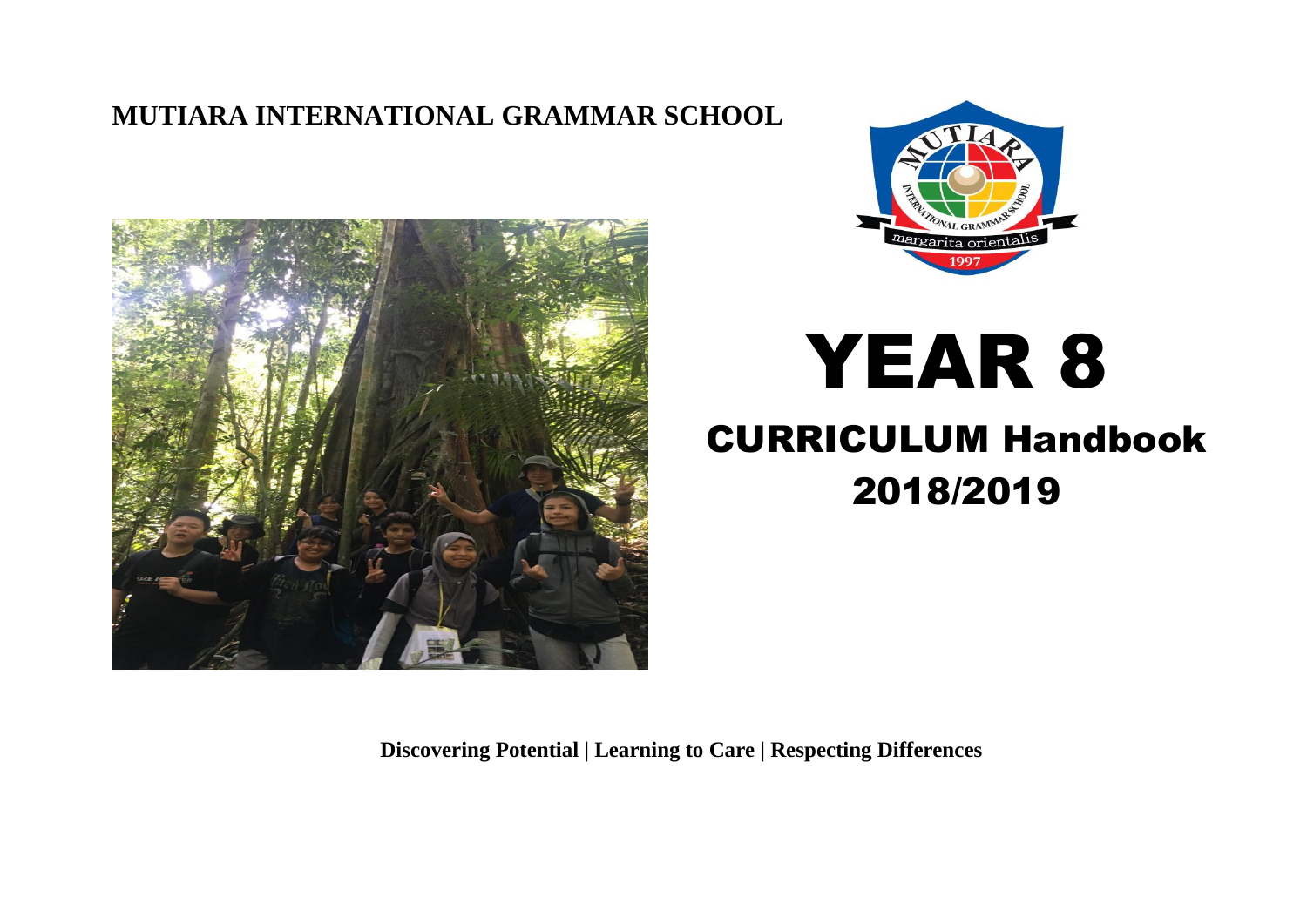#### **VISION STATEMENT**

Discovering Potential

Learning to Care

Respecting Differences

#### **MISSION STATEMENT**

Our mission is to challenge students to reach their full potential by offering an International curriculum that encourages students to become lifelong learners and develop intellectual curiosity with a thirst for innovation.

#### **CLIENT CHARTER**

Mutiara International Grammar School endeavours to:

- Provide opportunities in all aspects of the curriculum for students to reach their full potential;
- Provide best practices in Teaching and Learning;
- Provide a safe, caring, happy and conducive environment for all;
- Provide opportunities for the use of Technology;
- Ensure that each child appreciates that serving and caring brings the highest rewards in life;
- Develop an awareness for the need for stewardship of the earth's resources.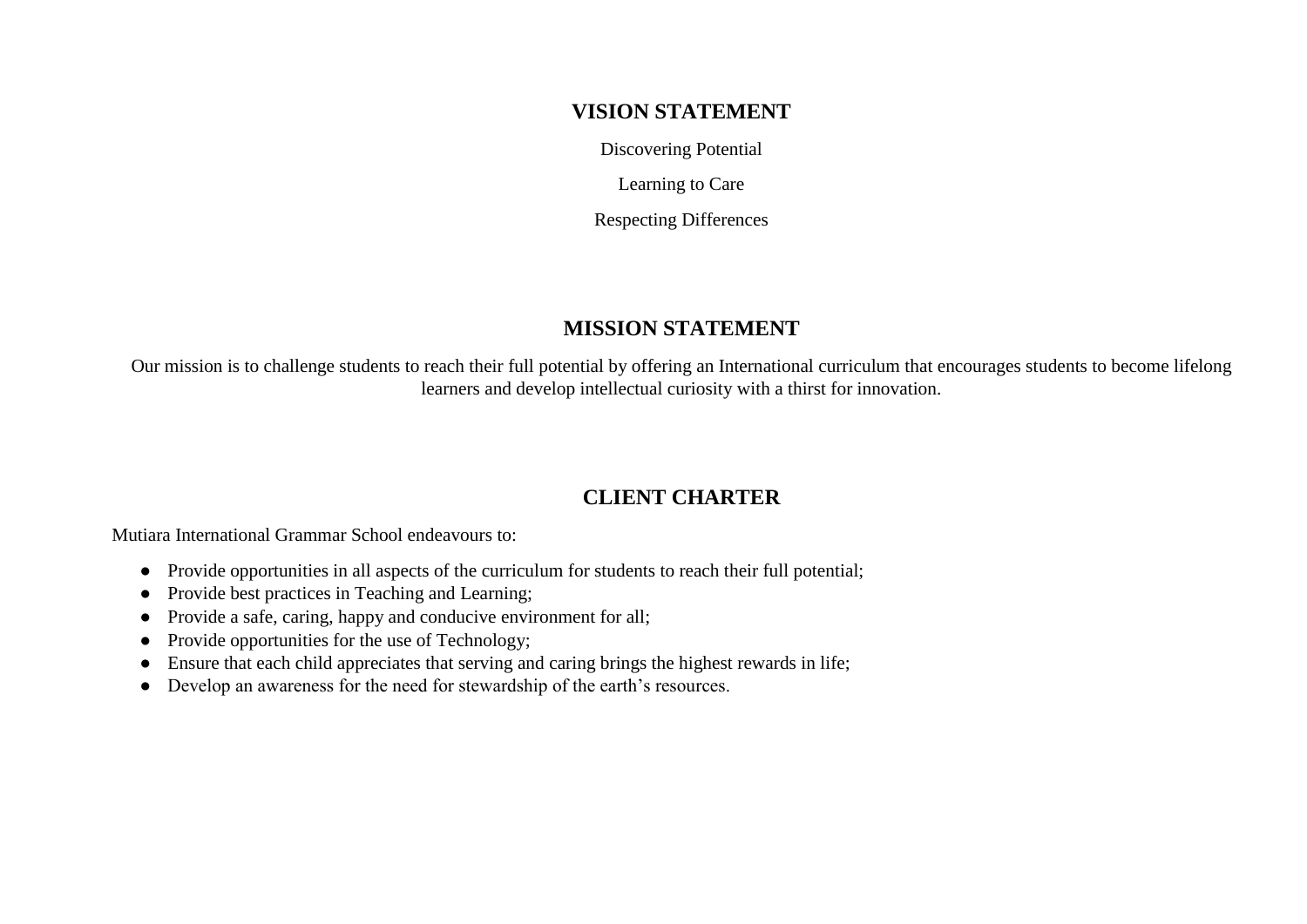## **DESCRIPTION OF COMPULSORY LEARNING AREAS AND SUBJECTS**

| N <sub>o</sub> | Subject                  | Teacher      | <b>HOD</b>     |
|----------------|--------------------------|--------------|----------------|
| 1              | English                  | Josephine    | Datin Christie |
| $\overline{2}$ | <b>Mathematics</b>       | Cynthia      | Raj            |
| 3              | Science                  | Mahindran    | Raj            |
| $\overline{4}$ | <b>ICT</b>               | Justin       | Justin         |
| 5              | Geography                | Nisha        | Justin         |
| 6              | History                  | <b>Nisha</b> | Justin         |
| 7              | <b>Cultural Studies</b>  | Azleen       | Justin         |
| 8              | Art and Design           | Nikolai      | <b>TBC</b>     |
| 9              | Drama                    | Fazli        | <b>TBC</b>     |
| 10             | Music                    | <b>TBC</b>   | <b>TBC</b>     |
| 11             | <b>Malay Language</b>    | Azleen       | Ali            |
| 12             | <b>Malaysian Studies</b> | <b>TBC</b>   | Ali            |
| 13             | Mandarin                 | <b>TBC</b>   | Ali            |
| 14             | French                   | Dr Hocine    | Ali            |
| 15             | Arabic                   | Ali          | Ali            |
| 16             | <b>Islamic Studies</b>   | Ali          | Ali            |
| 17             | Sejarah                  | Azleen       | Ali            |
| 18             | <b>Malaysian History</b> | Nisha        | Ali            |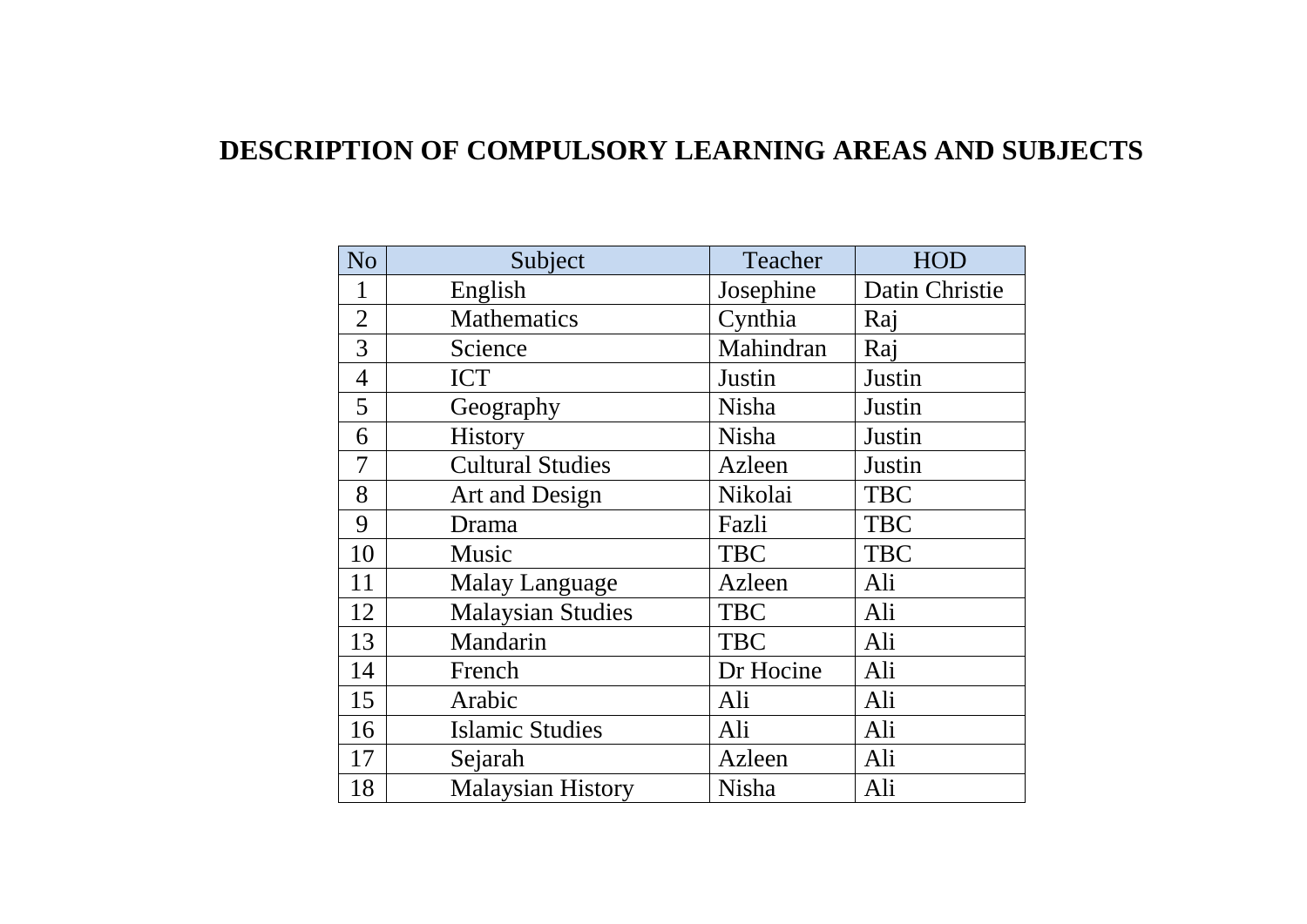# **DESCRIPTION OF COMPULSORY LEARNING AREAS AND SUBJECTS**

| <b>ENGLISH</b>    |                                                                                                                                                                                                                                                                                                                                                                                                                                                                                                                                                                                                                                                                                                                                                                                                                                                                                                                                                                                                                                                                                                                                                                                                                                                    |  |
|-------------------|----------------------------------------------------------------------------------------------------------------------------------------------------------------------------------------------------------------------------------------------------------------------------------------------------------------------------------------------------------------------------------------------------------------------------------------------------------------------------------------------------------------------------------------------------------------------------------------------------------------------------------------------------------------------------------------------------------------------------------------------------------------------------------------------------------------------------------------------------------------------------------------------------------------------------------------------------------------------------------------------------------------------------------------------------------------------------------------------------------------------------------------------------------------------------------------------------------------------------------------------------|--|
| <b>OVERVIEW</b>   | In English, texts and language constitute the central and essential concepts. The concept of texts focuses<br>equally on creating and analysing texts, understanding and interpreting texts, and moving beyond interpretation<br>to reflection and critical analysis. The concept of language includes the use of language and the development<br>of linguistic competence, and the development of knowledge about language. Students learn to appreciate,<br>enjoy and use language and develop a sense of its richness and its power to evoke feelings, to form and convey<br>ideas, to inform, to discuss, to persuade, to entertain and to argue.                                                                                                                                                                                                                                                                                                                                                                                                                                                                                                                                                                                              |  |
| <b>DURATION</b>   | This compulsory subject runs for the THREE terms, three hours per week.                                                                                                                                                                                                                                                                                                                                                                                                                                                                                                                                                                                                                                                                                                                                                                                                                                                                                                                                                                                                                                                                                                                                                                            |  |
| <b>KEY SKILLS</b> | Students learn to:<br>Extend their language skills through thinking, reading, writing, speaking and listening.<br>Communicate ideas, feelings, observations and information effectively, both orally and in writing.<br>Demonstrate an ability to use appropriate language to discuss texts.<br>Recognise the relationship between language and ideas, and the role of language in developing their<br>$\bullet$<br>capacity to express ideas.<br>Spelling: Learn complex polysyllabic words and unfamiliar words which do not conform to regular<br>patterns<br>Spelling strategies, devise their own ways to improve their spelling,<br>Extend their range of prepositions and connectives used to indicate purpose, e.g. in order to, so that, or<br>$\bullet$<br>express reservations, e.g. <i>although, unless, if</i> Sentence construction and punctuation, combine clauses<br>into complex sentences, using the comma effectively as a boundary signpost and checking for fluency<br>and clarity<br>Paragraphing and cohesion: explore and compare different methods of grouping sentences into<br>paragraphs of continuous text that are clearly focused and well developed, e.g. by chronology,<br>comparison or adding exemplification. |  |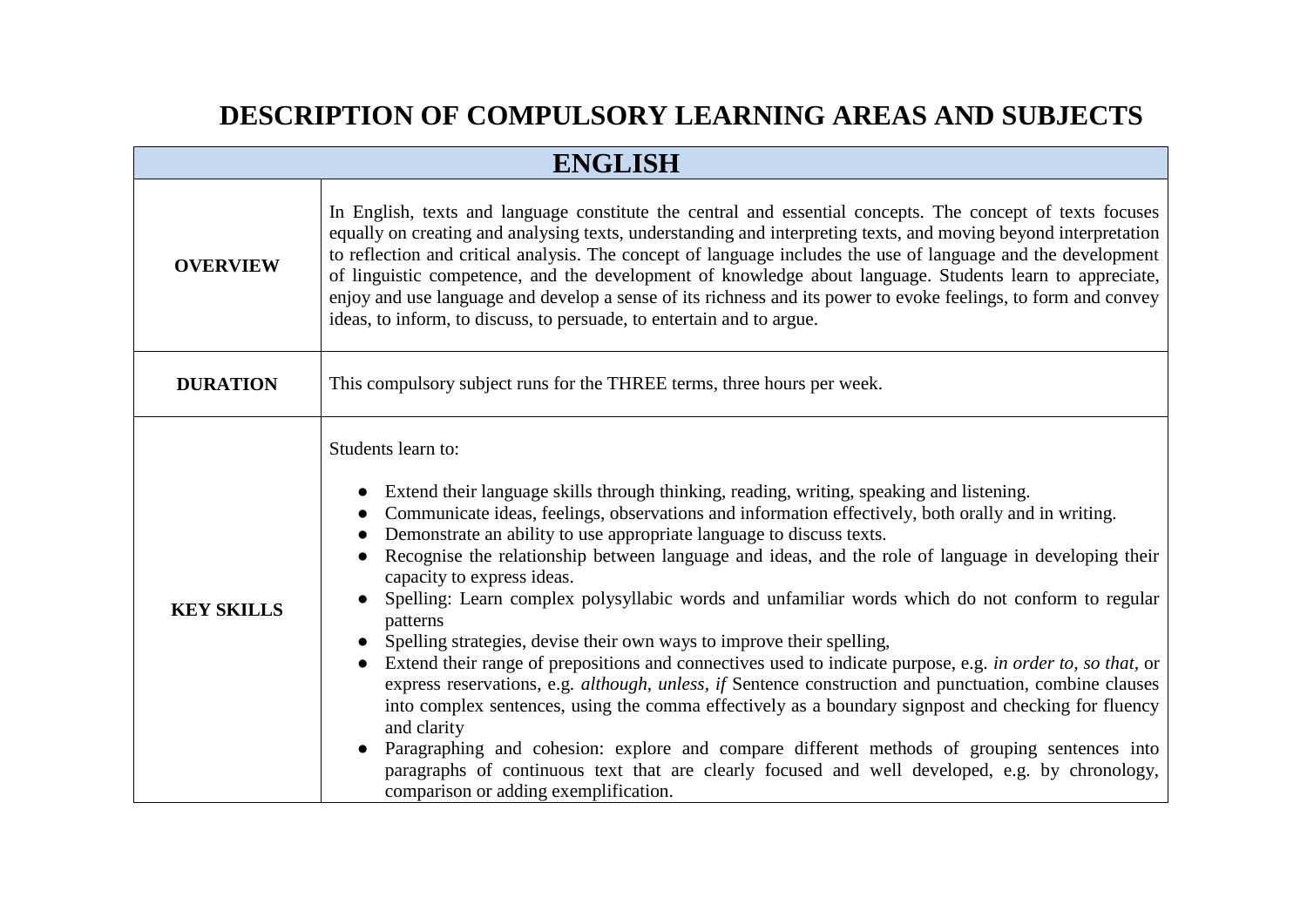| <b>ASSESSMENT</b><br><b>TASKS</b> | Students will complete a number of assessment tasks throughout the year, these will include:<br>• Texts: Reading and comprehension<br>$\bullet$ Writing a descriptive/narrative composition<br>• Writing a sonnet.<br>• Travel writing: Powerpoint presentation<br>• Oral presentation<br>Examination |
|-----------------------------------|-------------------------------------------------------------------------------------------------------------------------------------------------------------------------------------------------------------------------------------------------------------------------------------------------------|
|-----------------------------------|-------------------------------------------------------------------------------------------------------------------------------------------------------------------------------------------------------------------------------------------------------------------------------------------------------|

| <b>ENGLISH: TOPICS OF STUDY</b> |                                                                                                                                                                                                                                                                                                                                                                                                                                                                                                                                                                                                                                                                                                                                                                                        |  |
|---------------------------------|----------------------------------------------------------------------------------------------------------------------------------------------------------------------------------------------------------------------------------------------------------------------------------------------------------------------------------------------------------------------------------------------------------------------------------------------------------------------------------------------------------------------------------------------------------------------------------------------------------------------------------------------------------------------------------------------------------------------------------------------------------------------------------------|--|
| Term 1                          | Descriptive accounts–For example, Pliny the Younger's description of the eruption of Mount Vesuvius<br>at Pompeii, western Italy.<br>Newspaper article: extract taken from a Sunday Magazine<br>Myths - Greek myth: The Gift of fire<br>Water Sports: Sport activities in New Zealand, like snorkelling, rafting and kayaking<br>Informative and instructional writing - example, explaining how the ancient game of backgammon<br>came about<br>Proverbs – water proverbs and their meanings.<br>$\bullet$<br>Writing: news reports, acrostic and shape poems, instruction on how certain board games are played,<br>short stories summary writing, creating humour and creating satirical messages<br>Connectives, adverbs, phrases in opposition, punctuation, , adjectival ending, |  |
| Term 2                          | Descriptive accounts–For example, Pliny the Younger's description of the eruption of Mount Vesuvius<br>at Pompeii, western Italy.<br>Newspaper article: extract taken from a Sunday Magazine<br>Myths - Greek myth: The Gift of fire<br>Water Sports: Sport activities in New Zealand, like snorkelling, rafting and kayaking                                                                                                                                                                                                                                                                                                                                                                                                                                                          |  |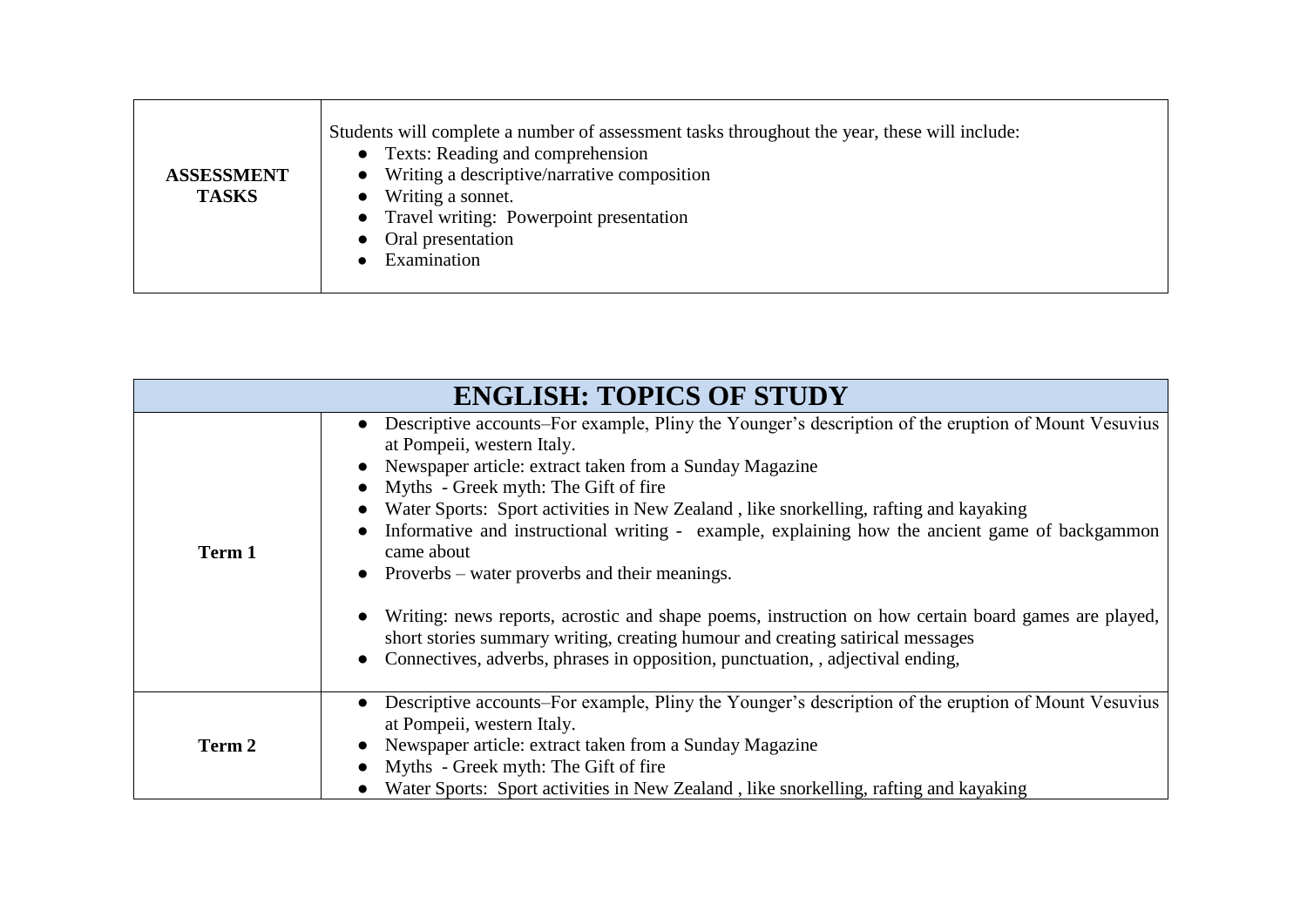|        | Informative and instructional writing - example, explaining how the ancient game of backgammon<br>$\bullet$<br>came about<br>Proverbs – water proverbs and their meanings.<br>Writing: news reports, acrostic and shape poems, instruction on how certain board games are played,<br>short stories summary writing, creating humour and creating satirical messages<br>Connectives, adverbs, phrases in opposition, punctuation, adjectival ending,                                                                                                                                                                                                        |
|--------|------------------------------------------------------------------------------------------------------------------------------------------------------------------------------------------------------------------------------------------------------------------------------------------------------------------------------------------------------------------------------------------------------------------------------------------------------------------------------------------------------------------------------------------------------------------------------------------------------------------------------------------------------------|
| Term 3 | Place description: extract taken from "Travel in Spain"<br>Reviews - web reviews of hotels in Zimbabwe, Mexico and New Delhi<br>News report: taken from www. Chinadaily.com.cn<br>Poetry: form, rhyme and meter. "Hunting snake"<br>Synopsis from – musical "Evita"<br>Writing a review for a hotel visited<br>Descriptive writing: a new invention and a performance using descriptive words and phrases<br>Creating a news report from a magazine article<br>Mini Debate after writing the pros and cons for "Should Zoos exist"<br>Punctuation: uses of commas, question marks, exclamation marks, and dashes,<br>Emphatic adverbials, negative phrases |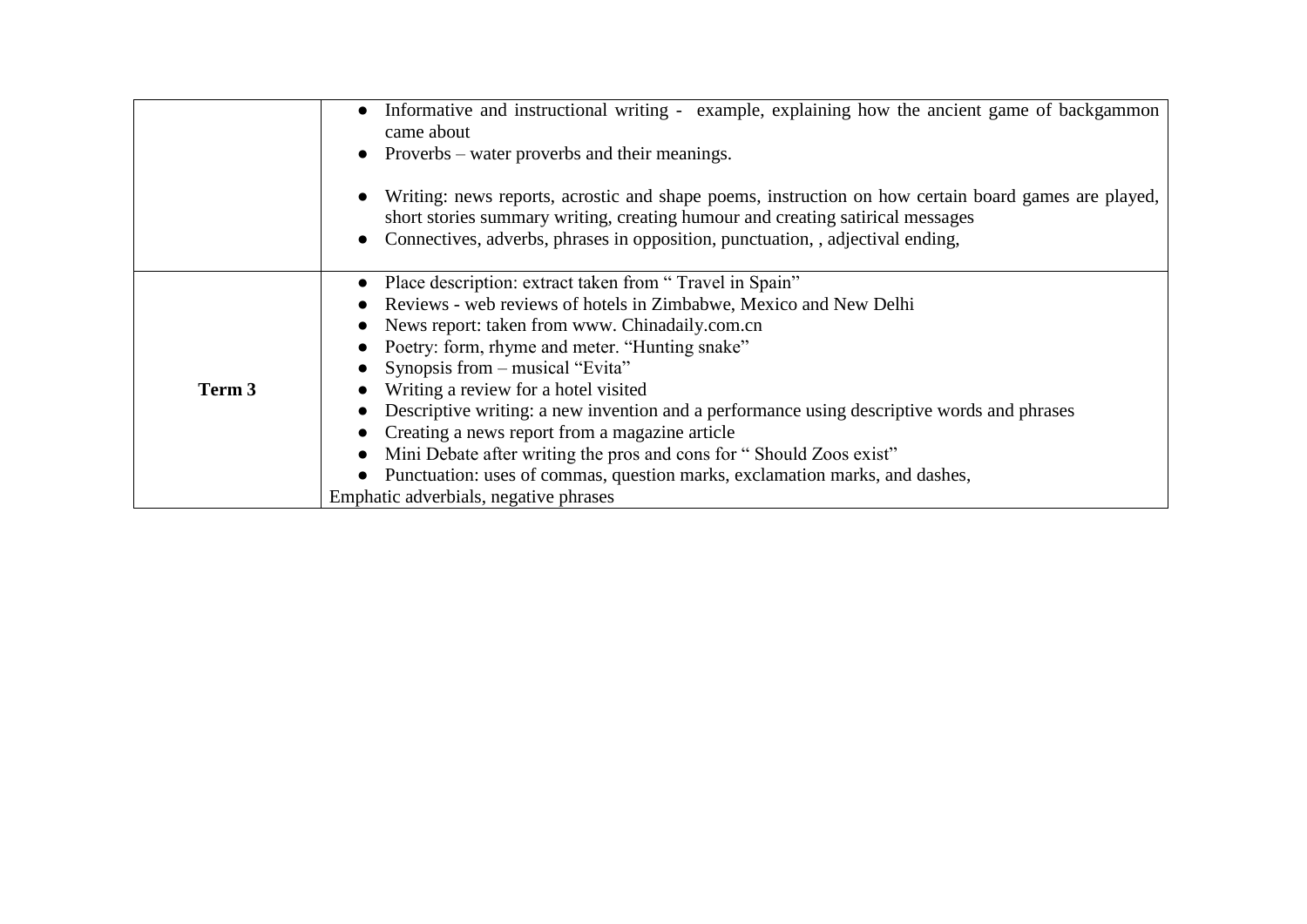| <b>MATHEMATICS</b>                 |                                                                                                                                                                                                                                                                                                                                                                                                                                                                                                                                                                                                                                                                                                                                                             |  |
|------------------------------------|-------------------------------------------------------------------------------------------------------------------------------------------------------------------------------------------------------------------------------------------------------------------------------------------------------------------------------------------------------------------------------------------------------------------------------------------------------------------------------------------------------------------------------------------------------------------------------------------------------------------------------------------------------------------------------------------------------------------------------------------------------------|--|
| <b>OVERVIEW</b>                    | Students learn to recognise when and how a situation may be represented mathematically, identify and interpret<br>relevant factors and, where necessary, select an appropriate mathematical method to solve the problem, to use<br>mathematics as a means of communication with emphasis on the use of clear expression and to develop an<br>ability to apply mathematics in other subjects, particularly science and technology.                                                                                                                                                                                                                                                                                                                           |  |
| <b>DURATION</b>                    | This is a compulsory subject that runs for the THREE terms.                                                                                                                                                                                                                                                                                                                                                                                                                                                                                                                                                                                                                                                                                                 |  |
| <b>KEY SKILLS</b>                  | Students learn to:<br>• become fluent in the fundamentals of mathematics, including through varied and frequent practice with<br>increasingly complex problems over time, so that pupils develop conceptual understanding and the<br>ability to recall and apply knowledge rapidly and accurately.<br>reason mathematically by following a line of enquiry, conjecturing relationships and generalisations,<br>and developing an argument, justification or proof using mathematical language<br>can solve problems by applying their mathematics to a variety of routine and non-routine problems with<br>$\bullet$<br>increasing sophistication, including breaking down problems into a series of simpler steps and<br>persevering in seeking solutions. |  |
| <b>ASSESSMENT</b><br><b>TASKS:</b> | Students will complete a number of assessment tasks throughout the year, these will include:<br>Practising questions<br>Online Maths (www.myimaths.com)<br>Mental maths<br>Presentation<br>Projects<br>Examination                                                                                                                                                                                                                                                                                                                                                                                                                                                                                                                                          |  |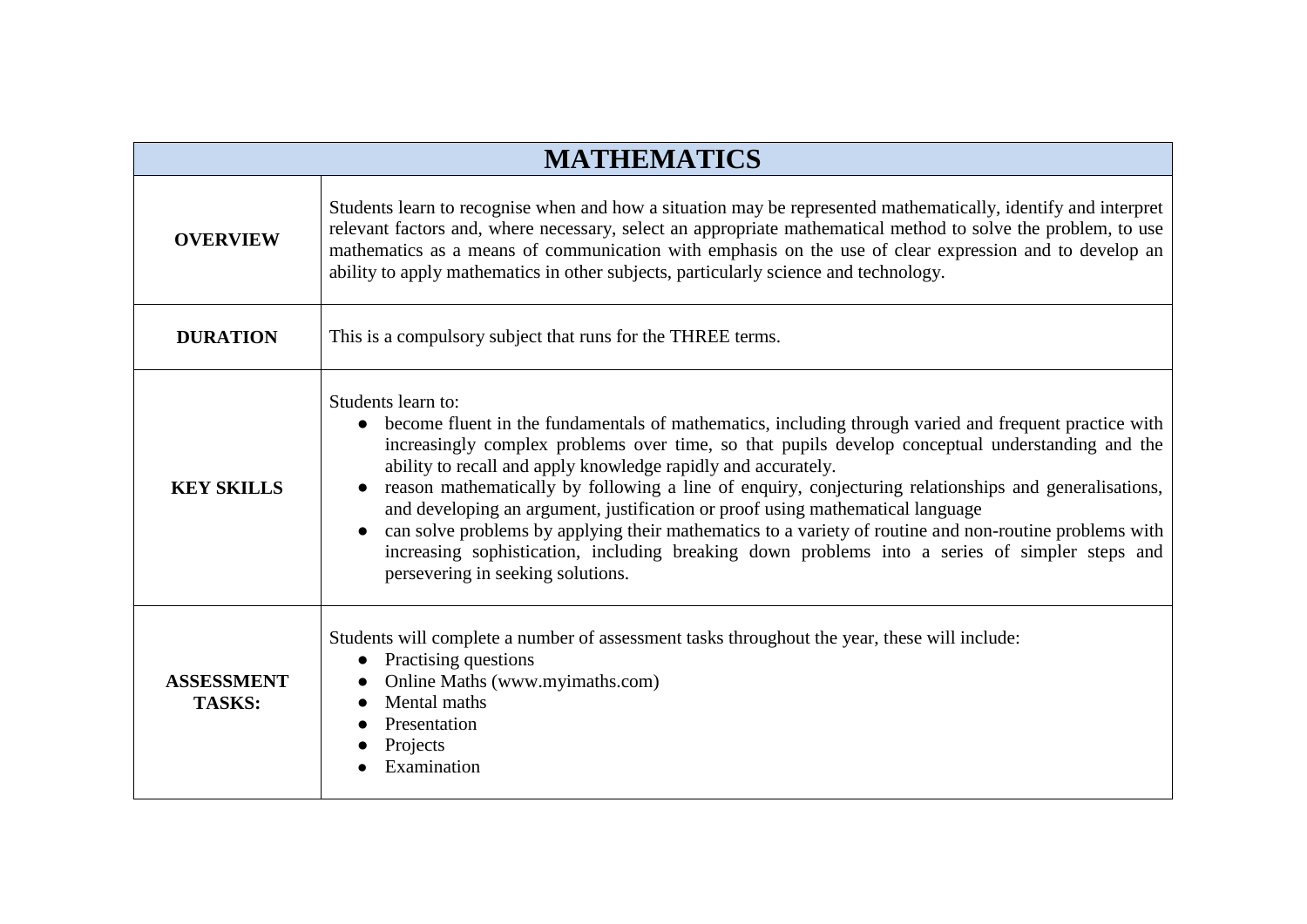| <b>MATHEMATICS: TOPICS OF STUDY</b> |                                                                                                                                                                                             |  |
|-------------------------------------|---------------------------------------------------------------------------------------------------------------------------------------------------------------------------------------------|--|
| Term 1                              | Working with numbers<br>Probability<br>Multiplication and division of fractions<br>Fractions and percentages<br>Ratio<br>Polygons<br>Areas of triangles and parallelograms                  |  |
| Term 2                              | Scatter graphs<br>Circumference and area of a circle<br>Formulas<br>Reflections, translations and rotations<br>Linear equations<br>Straight line graphs<br>Curved graphs<br>Continuous data |  |
| Term 3                              | Simultaneous equations<br>Solving equations<br>Volumes<br>Enlargement<br>Scale drawing<br>Pythagoras' theorem                                                                               |  |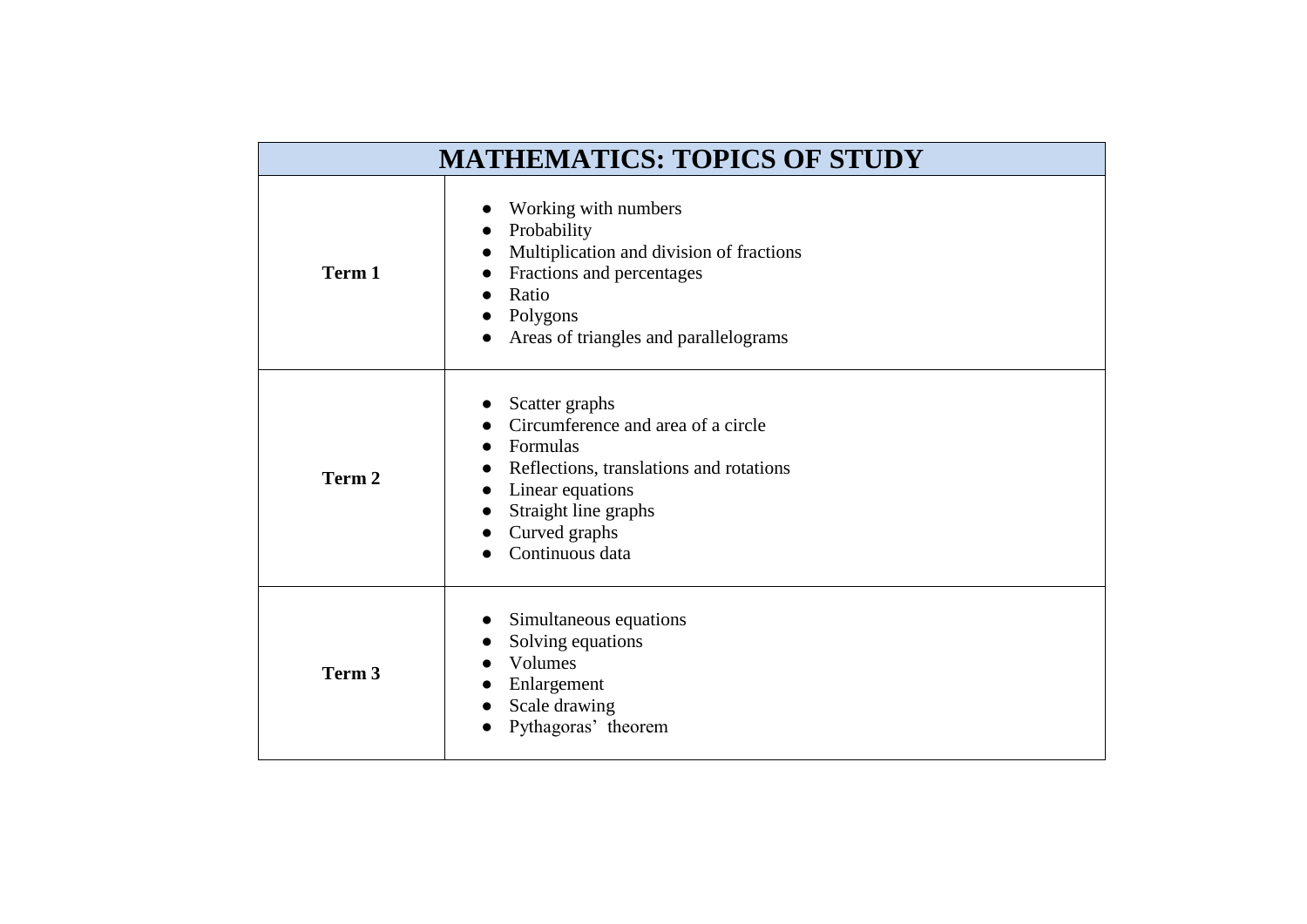| <b>SCIENCE</b>                     |                                                                                                                                                                                                                                                                                                                                                                                                                                                                                                                                                                                                                                                                                                                                                   |  |
|------------------------------------|---------------------------------------------------------------------------------------------------------------------------------------------------------------------------------------------------------------------------------------------------------------------------------------------------------------------------------------------------------------------------------------------------------------------------------------------------------------------------------------------------------------------------------------------------------------------------------------------------------------------------------------------------------------------------------------------------------------------------------------------------|--|
| <b>OVERVIEW</b>                    | A high-quality science education provides the foundations for understanding the world through the specific<br>disciplines of biology, chemistry and physics. Science has changed our lives and is vital to the world's future<br>prosperity, and all pupils should be taught essential aspects of the knowledge, methods, processes and uses of<br>science. Through building up a body of key foundational knowledge and concepts, pupils should be<br>encouraged to recognise the power of rational explanation and develop a sense of excitement and curiosity<br>about natural phenomena. They should be encouraged to understand how science can be used to explain what<br>is occurring, predict how things will behave, and analyse causes. |  |
| <b>DURATION</b>                    | Science is a compulsory subject that runs for the THREE terms.                                                                                                                                                                                                                                                                                                                                                                                                                                                                                                                                                                                                                                                                                    |  |
| <b>KEY SKILLS</b>                  | The national curriculum for science aims to ensure that all pupils:<br>Develop scientific knowledge and conceptual understanding through the specific disciplines of<br>biology, chemistry and physics<br>Develop understanding of the nature, processes and methods of science through different types of<br>science enquiries that help them to answer scientific questions about the world around them<br>Are equipped with the scientific knowledge required to understand the uses and implications of<br>science, today and for the future.                                                                                                                                                                                                 |  |
| <b>ASSESSMENT</b><br><b>TASKS:</b> | Students will complete a number of assessment tasks throughout the year, these will include:<br>Mini-quizzes<br>$\bullet$<br>Creative writing tasks<br>In class levelled tasks<br>Oral presentations<br><b>Tests</b><br>Examinations                                                                                                                                                                                                                                                                                                                                                                                                                                                                                                              |  |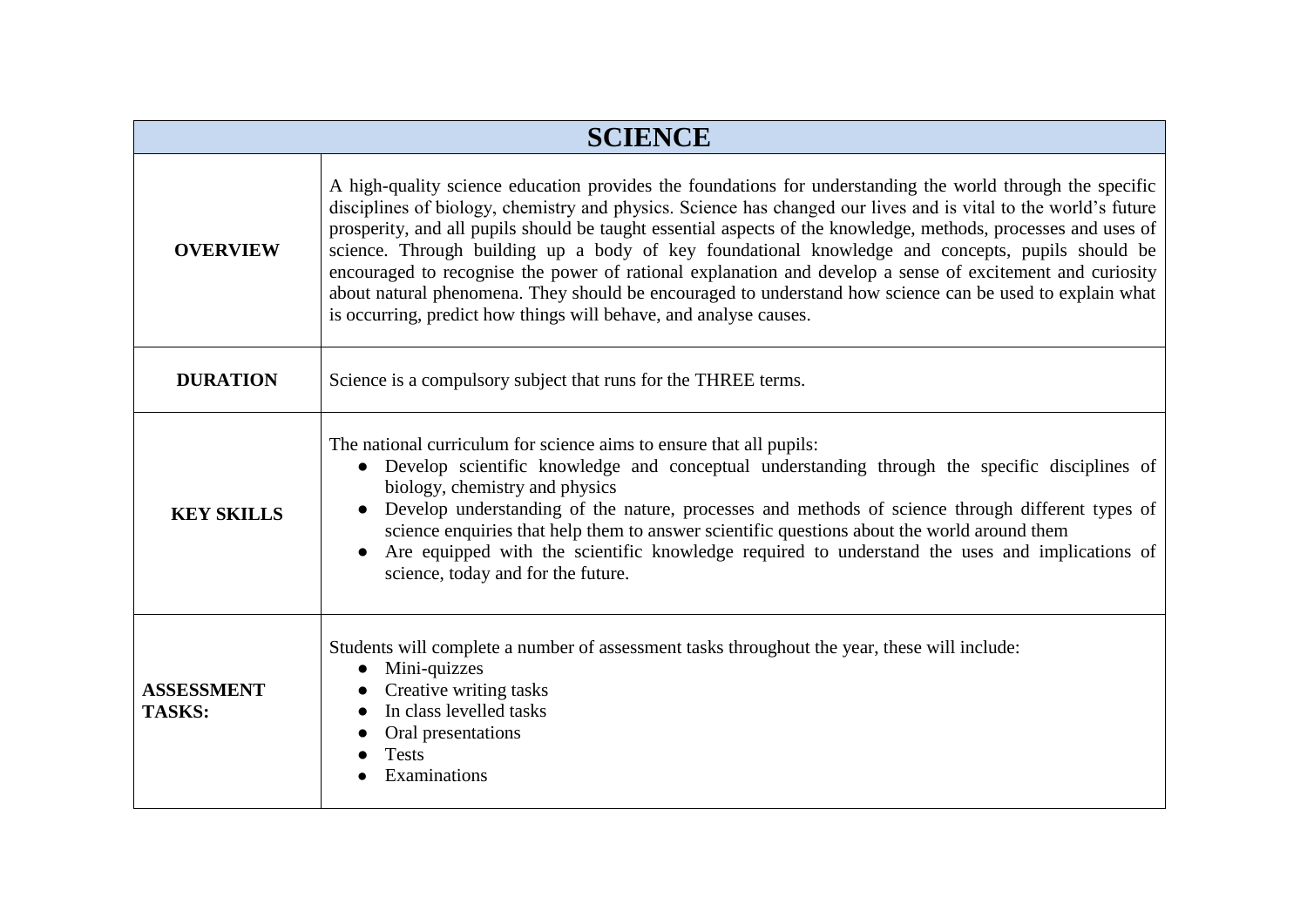| <b>SCIENCE: TOPICS OF STUDY</b> |                                                                                                                 |  |
|---------------------------------|-----------------------------------------------------------------------------------------------------------------|--|
| <b>TERM1</b>                    | Health and Lifestyle<br>$\bullet$<br>The Periodic Table<br>• Electricity and Magnetism<br>Separation techniques |  |
| <b>TERM2</b>                    | Ecosystem processes<br>Metals and acids<br>Energy                                                               |  |
| <b>TERM3</b>                    | Adaptation and Inheritance<br>The Earth<br><b>Motion and Pressure</b>                                           |  |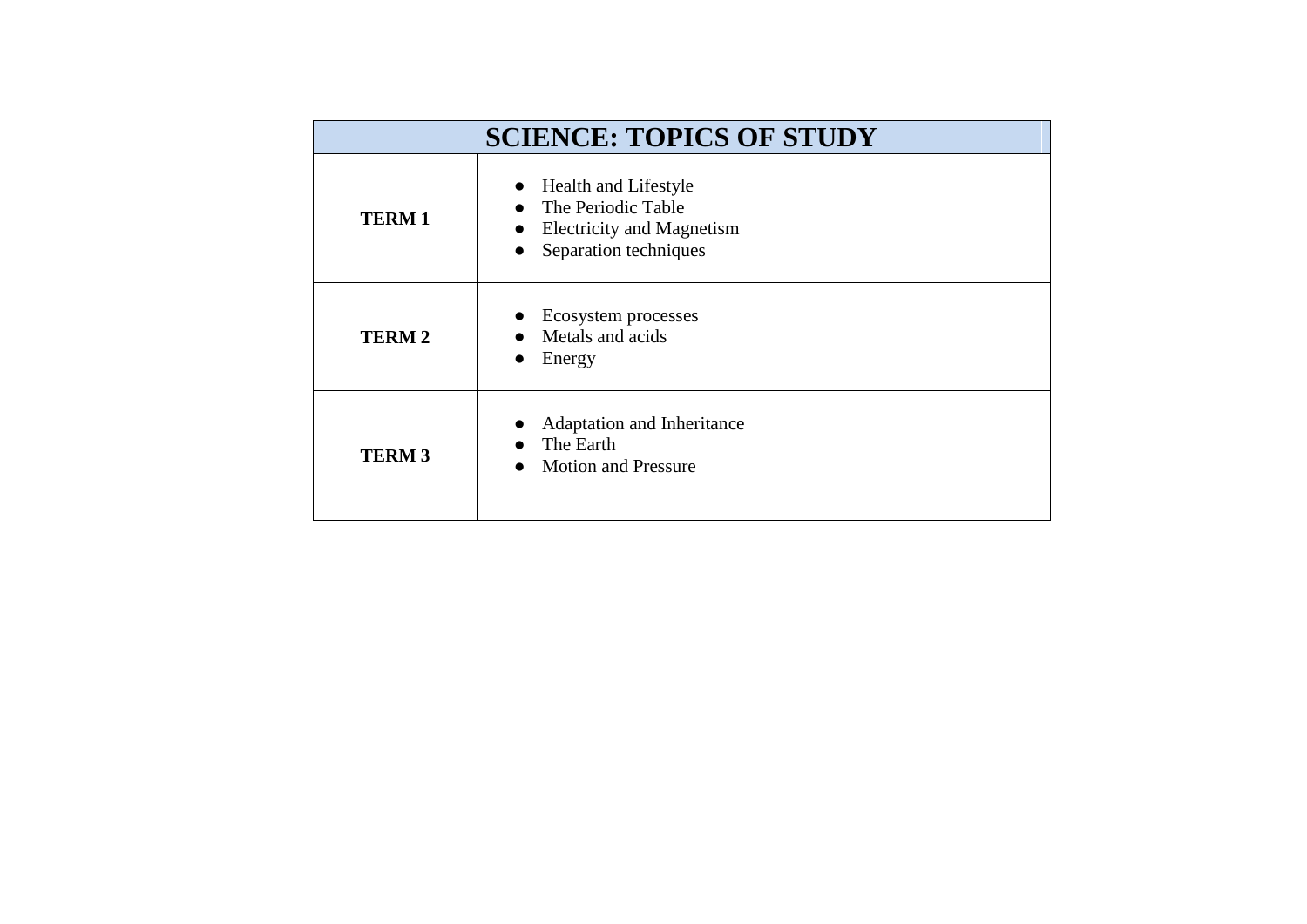| <b>ICT</b>                         |                                                                                                                                                                                                                                                                                                                                                                                                                                                                                                                                                                                                                                                                                                                                                                                                                                                                                                                                                                                                                                                                                                              |  |
|------------------------------------|--------------------------------------------------------------------------------------------------------------------------------------------------------------------------------------------------------------------------------------------------------------------------------------------------------------------------------------------------------------------------------------------------------------------------------------------------------------------------------------------------------------------------------------------------------------------------------------------------------------------------------------------------------------------------------------------------------------------------------------------------------------------------------------------------------------------------------------------------------------------------------------------------------------------------------------------------------------------------------------------------------------------------------------------------------------------------------------------------------------|--|
| <b>OVERVIEW</b>                    | Learning ICT focuses on further developing understanding and skills in computational thinking such as precisely and<br>accurately describing problems. Learning ICT also focuses on engaging students with specialised learning in preparation<br>students for the future. Students will have the opportunity to learn scenario-based activities that promote problem solving<br>through clearly levelled tasks. The modules in ICT are design to help students learn how to use the PowerPoint to produce<br>effective business presentation. Students will include the use of charts, images, animation and a range of software features.<br>Students will also learn how to use Word-processing software to create documents. Excel and Access are also included in<br>their modules. An introduction to webpage designing is also introduced to the students. They will learn a variety of<br>formulas and functions, creating charts, formatting worksheets. Students will use relevant knowledge, ideas, skills and<br>procedures to complete well-defined tasks and address straightforward problems. |  |
| <b>DURATION</b>                    | This is a compulsory subject that runs for the THREE terms                                                                                                                                                                                                                                                                                                                                                                                                                                                                                                                                                                                                                                                                                                                                                                                                                                                                                                                                                                                                                                                   |  |
| <b>KEY SKILLS</b>                  | Students learn to:<br>Search, evaluate and present information<br>Select, refine and evaluate information from a range of sources<br>Use search engines and methods of searching to produce required results.<br>Use basic programming language to create web pages<br>Use models, variables and rules to test predictions.<br>Design a database using Microsoft Access<br>Search data and produce reports to solve problems using Microsoft Access<br>Sequence instructions to achieve specific outcomes<br>Handle data in an ethical, responsible and safe manner                                                                                                                                                                                                                                                                                                                                                                                                                                                                                                                                          |  |
| <b>ASSESSMENT</b><br><b>TASKS:</b> | Students will complete a number of assessment tasks throughout the year, these will include:<br><b>Group Projects</b><br><b>Individual Project</b>                                                                                                                                                                                                                                                                                                                                                                                                                                                                                                                                                                                                                                                                                                                                                                                                                                                                                                                                                           |  |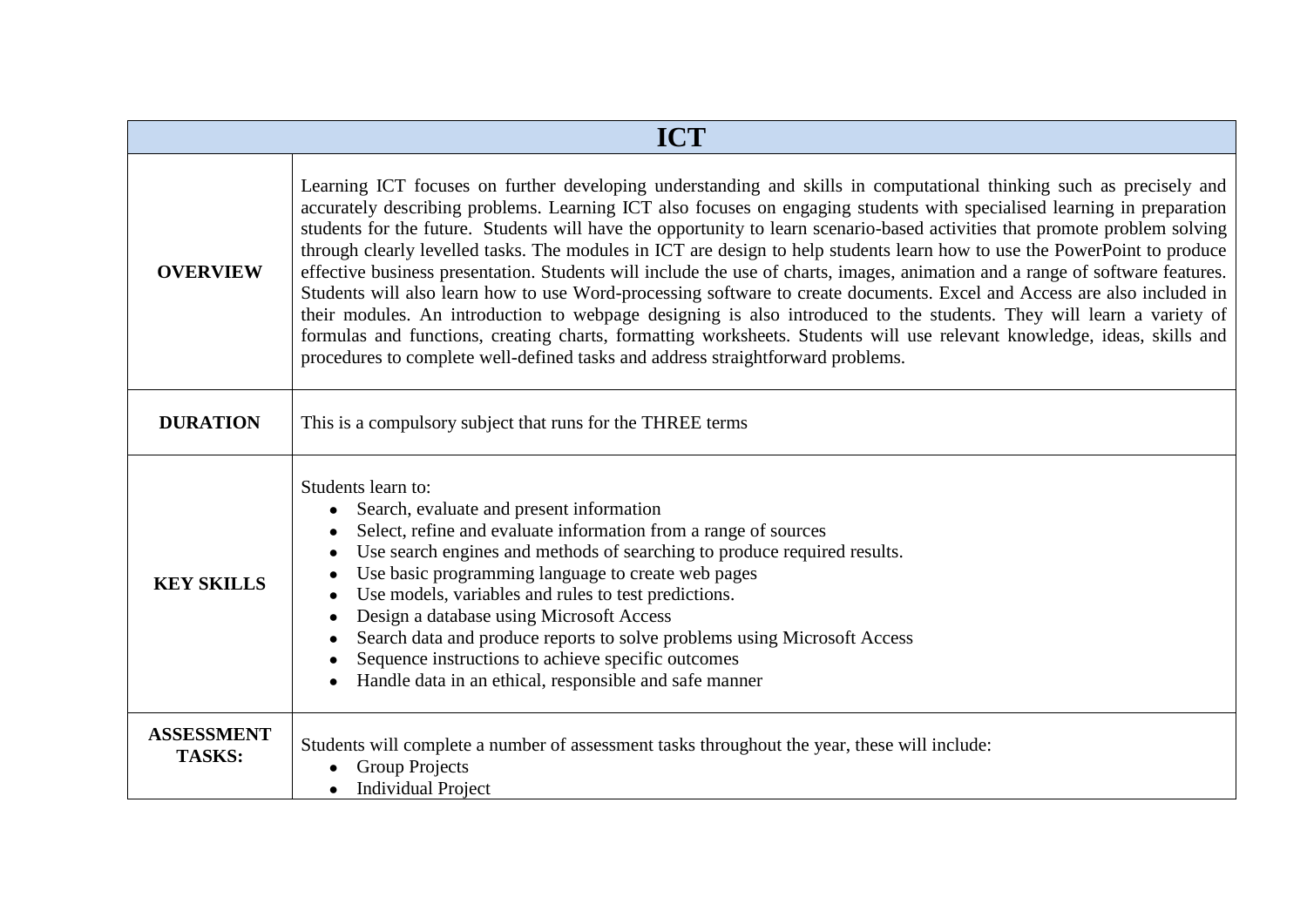| • Classwork                             |
|-----------------------------------------|
| • Online Projects                       |
| • PowerPoint Presentation               |
| $\bullet$ Tests                         |
| Examination                             |
| • Analysing database                    |
| <b>Video Presentations</b><br>$\bullet$ |
|                                         |

| <b>TOPICS OF STUDY: ICT</b> |                                                                                                          |
|-----------------------------|----------------------------------------------------------------------------------------------------------|
| Term 1                      | <b>Presenting Information</b><br>Web Design and Creation<br><b>Computer Hardware and Software Theory</b> |
| Term 2                      | <b>Spreadsheet Modelling</b><br>Techniques in Handling Data<br>Theory                                    |
| Term 3                      | <b>Basic Programming</b><br>Data, Information and Internet safety<br>Theory                              |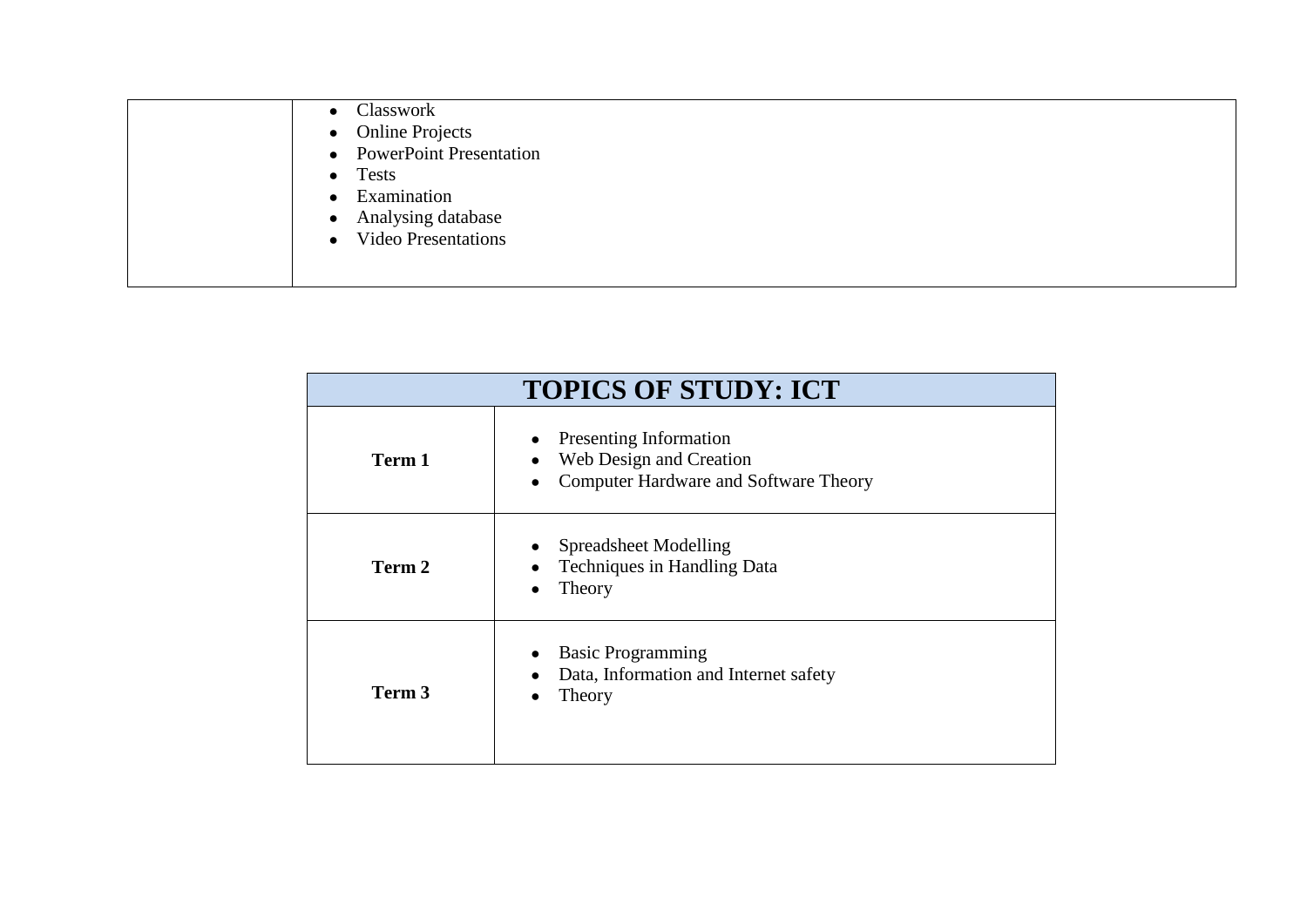| <b>GEOGRAPHY</b>  |                                                                                                                                                                                                                                                                                                                                                                                                                                                                                                                                                                                                                                                                                                                                                                                                                                              |
|-------------------|----------------------------------------------------------------------------------------------------------------------------------------------------------------------------------------------------------------------------------------------------------------------------------------------------------------------------------------------------------------------------------------------------------------------------------------------------------------------------------------------------------------------------------------------------------------------------------------------------------------------------------------------------------------------------------------------------------------------------------------------------------------------------------------------------------------------------------------------|
| <b>OVERVIEW</b>   | A high-quality geography education should inspire students a curiosity and fascination about the world and<br>its people that will remain with them for the rest of their lives. Students will be equipped with knowledge<br>about diverse places, people, resources and natural and human environments, together with deep<br>understanding of the Earth's key physical and human processes. As student progress, their growing<br>knowledge about the world should help them to deepen their understanding of the interaction between<br>physical and human processes, and of the formation and use of landscapes and environments. Geographical<br>knowledge, understanding and skills provide the frameworks and approaches that explain how the Earth's<br>features at different scale are shaped, interconnected and change over time. |
| <b>DURATION</b>   | This is a compulsory subject that runs for the THREE terms                                                                                                                                                                                                                                                                                                                                                                                                                                                                                                                                                                                                                                                                                                                                                                                   |
| <b>KEY SKILLS</b> | Students learn to:<br>• Develop contextual knowledge of the location globally significant places<br>Understand the processes that give rise to key physical and human geographical features of the<br>$\bullet$<br>world, how these are interdependent and how they bring about spatial variation and change over<br>time.<br>Acquire geographical skills to collect, analyse and communicate with a range of data through<br>experiences of fieldwork that deepens their understanding of geographical processes<br>Interpret a range of sources of geographical information, including maps, diagrams, globes, aerial<br>photographs and Geographical Information Systems<br>information in a variety of way, including through map, numerical and quantitative skills and<br>writing at length.                                           |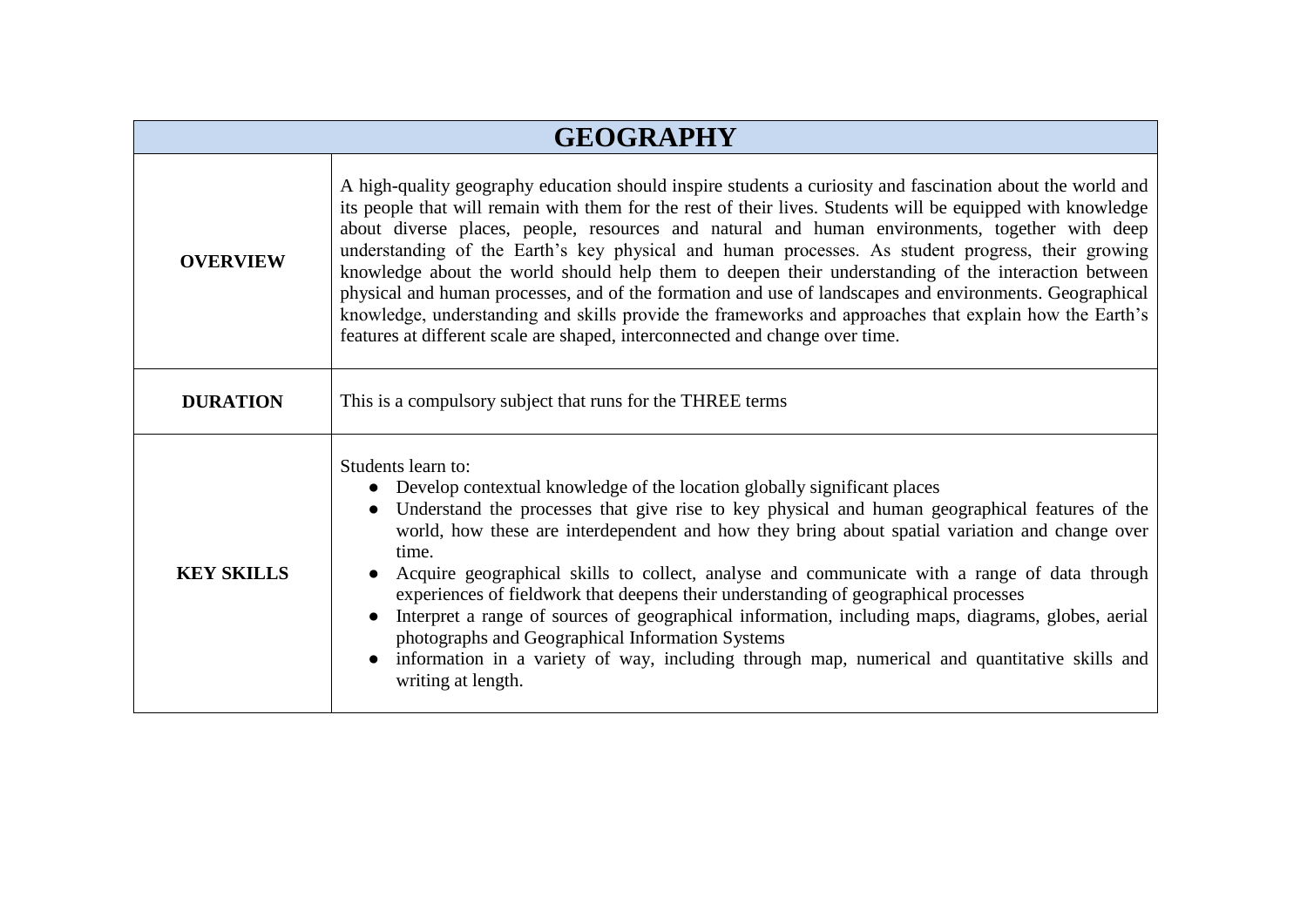| <b>TOPICS OF STUDY: GEOGRAPHY</b> |                                                                                             |
|-----------------------------------|---------------------------------------------------------------------------------------------|
| Term 1                            | Introduction to Geographical Information System<br>Population<br>Urbanisation<br>Coasts     |
| Term 2                            | Map Work – Skills in Map Interpretation<br>Weather and Climate<br><b>Our Warming Planet</b> |
| Term 3                            | Regional Study - Asia<br>Regional Study – Southwest China<br>Regional Study - ASEAN         |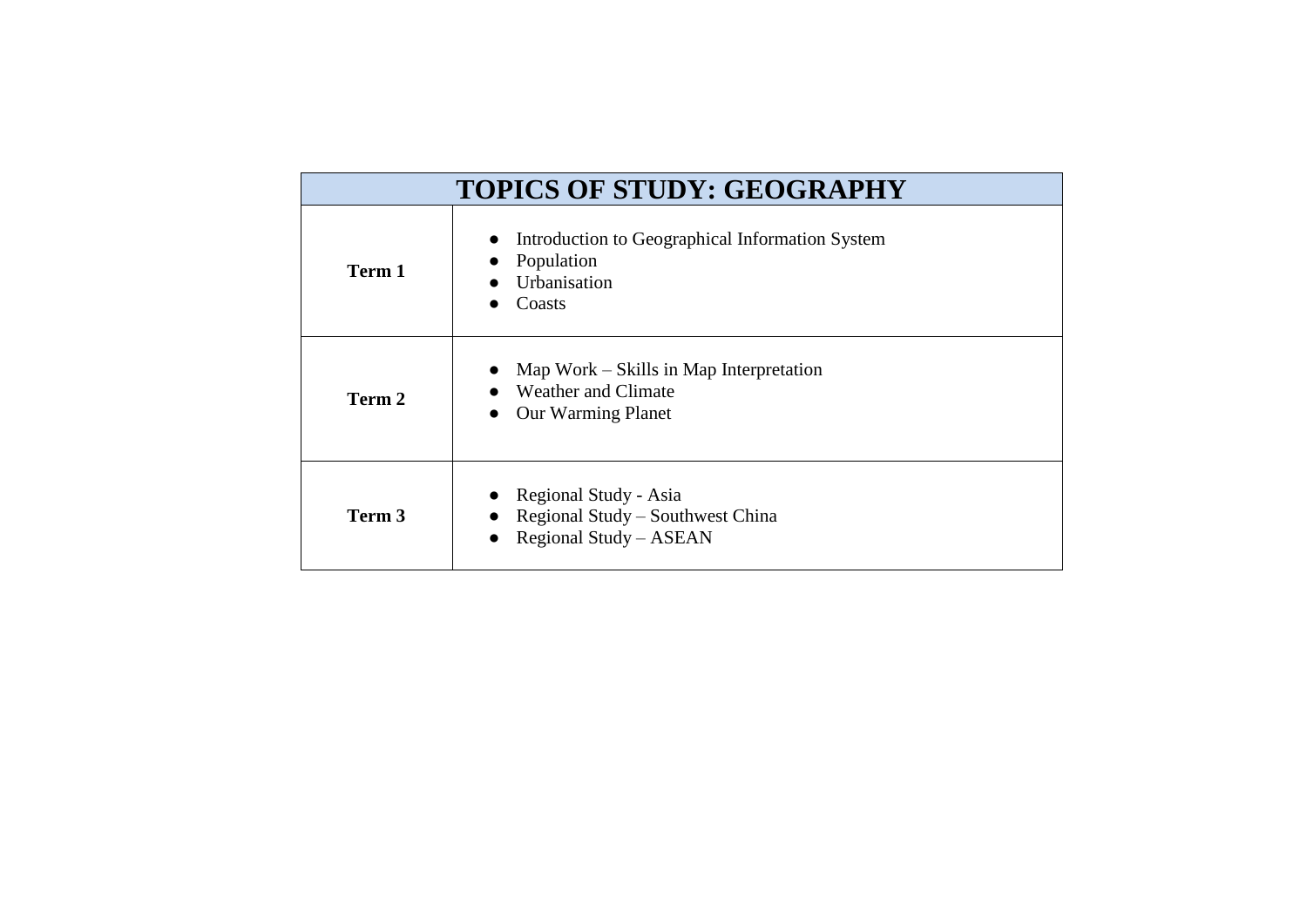| <b>HISTORY</b>    |                                                                                                                                                                                                                                                                                                                                                                                                                                                                                                                                                                                                                                                                                                                                                                                                                                                                                                                                                                                         |  |
|-------------------|-----------------------------------------------------------------------------------------------------------------------------------------------------------------------------------------------------------------------------------------------------------------------------------------------------------------------------------------------------------------------------------------------------------------------------------------------------------------------------------------------------------------------------------------------------------------------------------------------------------------------------------------------------------------------------------------------------------------------------------------------------------------------------------------------------------------------------------------------------------------------------------------------------------------------------------------------------------------------------------------|--|
| <b>OVERVIEW</b>   | From the Norman Conquest to the Battle for Berlin, from the Black Death to Bird Flu, History deals with the<br>substance of life and death throughout the ages, and helps us to understand not only why mistakes have been<br>made but also how they have been avoided, thus enabling us to avoid them in our own time. But this is only the<br>most obvious benefit of studying History. Studying the past sates the curiosity we all have as human beings.<br>And, in an age, when comments and opinions abound on every subject under the sun, a study of History helps<br>young people to strip out bias and prejudice and be able to focus on the essential facts. History at Mutiara is<br>taught using a variety of resources, including texts, hand-outs, whiteboards, multimedia PowerPoints, video and<br>DVD. At Key Stage Three we follow a course which is broadly in line with the National Curriculum for<br>England but enrich it to acknowledge the S E Asian context. |  |
| <b>DURATION</b>   | This is a compulsory subject that runs for the THREE terms                                                                                                                                                                                                                                                                                                                                                                                                                                                                                                                                                                                                                                                                                                                                                                                                                                                                                                                              |  |
| <b>KEY SKILLS</b> | Students develop:<br>the ability to recall, select, organise and deploy knowledge of the syllabus content<br>an understanding of change and continuity, cause and consequence, similarity and difference.<br>empathy for the motives, emotions, intentions and beliefs of people in the past.<br>the ability to understand, interpret, evaluate and use a range of sources as evidence.                                                                                                                                                                                                                                                                                                                                                                                                                                                                                                                                                                                                 |  |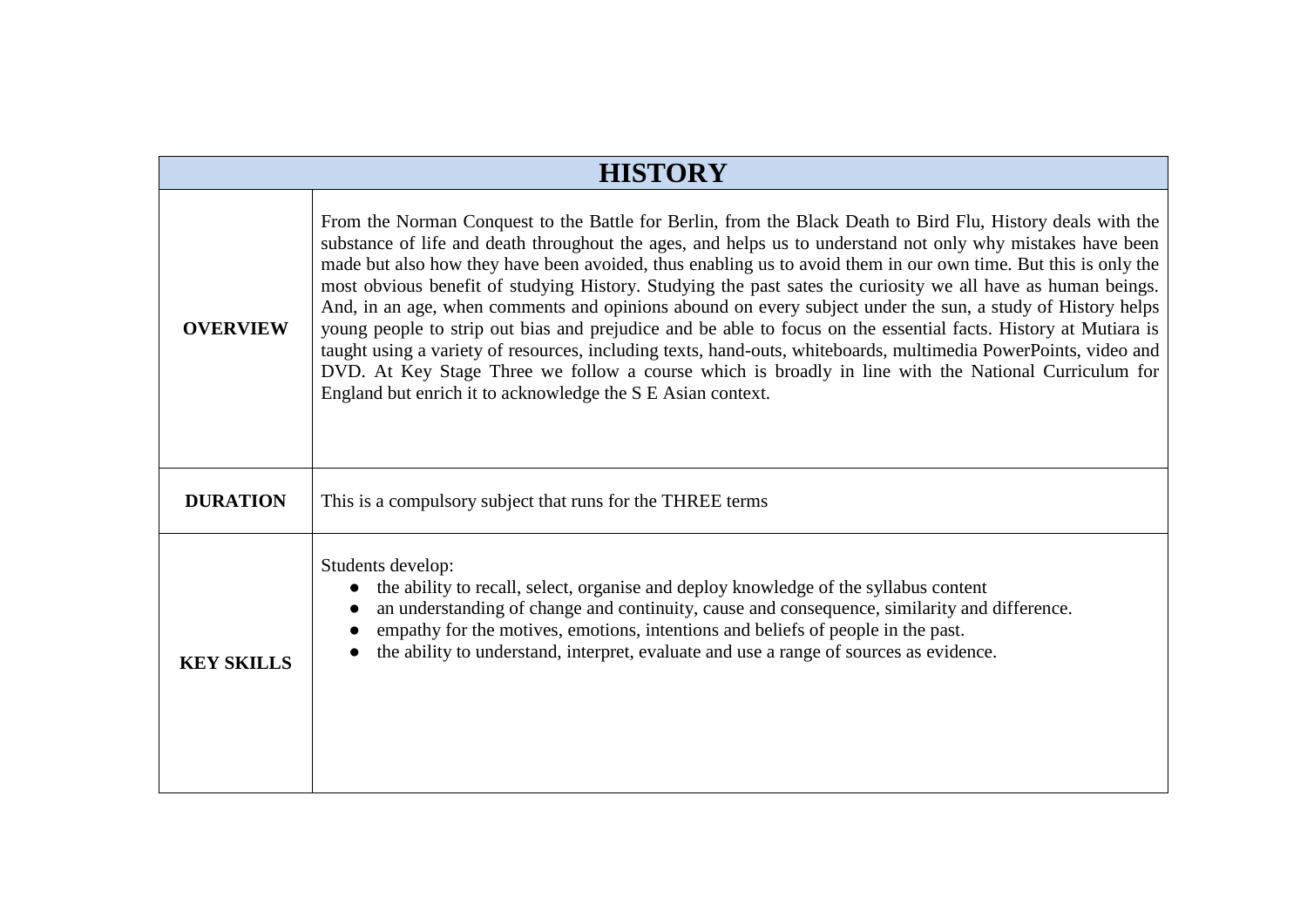|                   | Students will complete a number of assessment tasks throughout the year, these will include: |
|-------------------|----------------------------------------------------------------------------------------------|
|                   | • Presentation of Case Studies                                                               |
|                   | $\bullet$ Project work                                                                       |
|                   | • Fieldwork $&$ Investigations                                                               |
| <b>ASSESSMENT</b> | <b>Small Scale Research</b><br>$\bullet$                                                     |
| <b>TASKS:</b>     | • Map Interpretations                                                                        |
|                   | • Mind Mapping Presentations                                                                 |
|                   | • Topical Assignments                                                                        |
|                   | <b>Topical Assessments</b>                                                                   |
|                   | • Term Examinations                                                                          |
|                   |                                                                                              |

| <b>TOPICS OF STUDY: HISTORY</b> |                                                                               |
|---------------------------------|-------------------------------------------------------------------------------|
| Term 1                          | The Tudors<br>• The Early Stuarts<br>The English Civil War<br>$\bullet$       |
| Term 2                          | <b>Black Peoples of North America</b><br>Civil Rights in America<br>$\bullet$ |
| Term 3                          | History of S.E. Asia                                                          |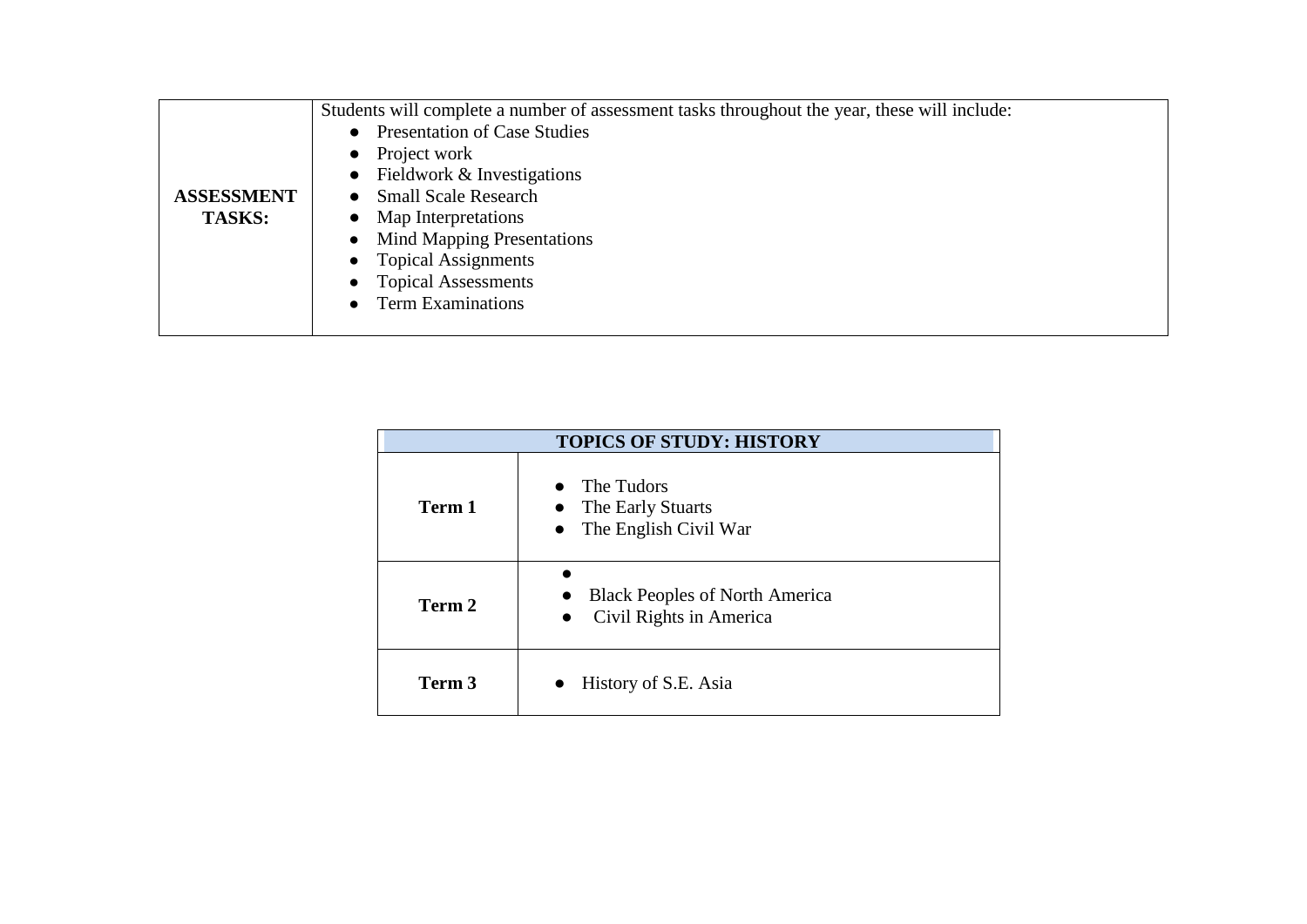| PHYSICAL EDUCATION                 |                                                                                                                                                                                                                                                                                                                                                                                                                                                                                                                                                                                                                                                                          |
|------------------------------------|--------------------------------------------------------------------------------------------------------------------------------------------------------------------------------------------------------------------------------------------------------------------------------------------------------------------------------------------------------------------------------------------------------------------------------------------------------------------------------------------------------------------------------------------------------------------------------------------------------------------------------------------------------------------------|
| <b>OVERVIEW</b>                    | In Physical Education, students are given the opportunity to broaden their knowledge and understand what<br>constitutes a healthy, active lifestyle and also to develop an appreciation of Sport. Over the course of the<br>year, students will participate in a number of practical activities whilst learning a variety of techniques<br>and tactics for various sports. In addition to this, we will be introducing more of a theoretical approach<br>into the subject with the aim to give students more understanding of what it is to be healthy, and live<br>longer, happier lives.                                                                               |
| <b>DURATION</b>                    | This is a compulsory subject where students are given 2 lessons per week and runs for the THREE terms.                                                                                                                                                                                                                                                                                                                                                                                                                                                                                                                                                                   |
| <b>KEY SKILLS</b>                  | Students learn:<br>To develop skills and techniques with/without the ball, and work as team in a number of sports.<br>To understand and apply rules and tactics to team sports.<br>$\bullet$<br>To develop their personal fitness and understand how to maintain and/or improve.<br>$\bullet$<br>About food and what constitutes a healthy diet for a professional athlete.<br>$\bullet$<br>About society's issues with Obesity and other eating disorders.<br>$\bullet$<br>About our cardiovascular and respiratory systems and the effects that exercise has upon them.<br>How to remain safe in sport.<br>$\bullet$<br>About how sport has changed through the years. |
| <b>ASSESSMENT</b><br><b>TASKS:</b> | Students will complete a number of assessment tasks throughout the year, these will include:<br><b>Practical assessments</b><br>$\bullet$<br>Subject essays<br>Newspaper articles<br>Posters<br>$\bullet$<br>Role plays<br>Video logs<br>Presentations<br>Examinations                                                                                                                                                                                                                                                                                                                                                                                                   |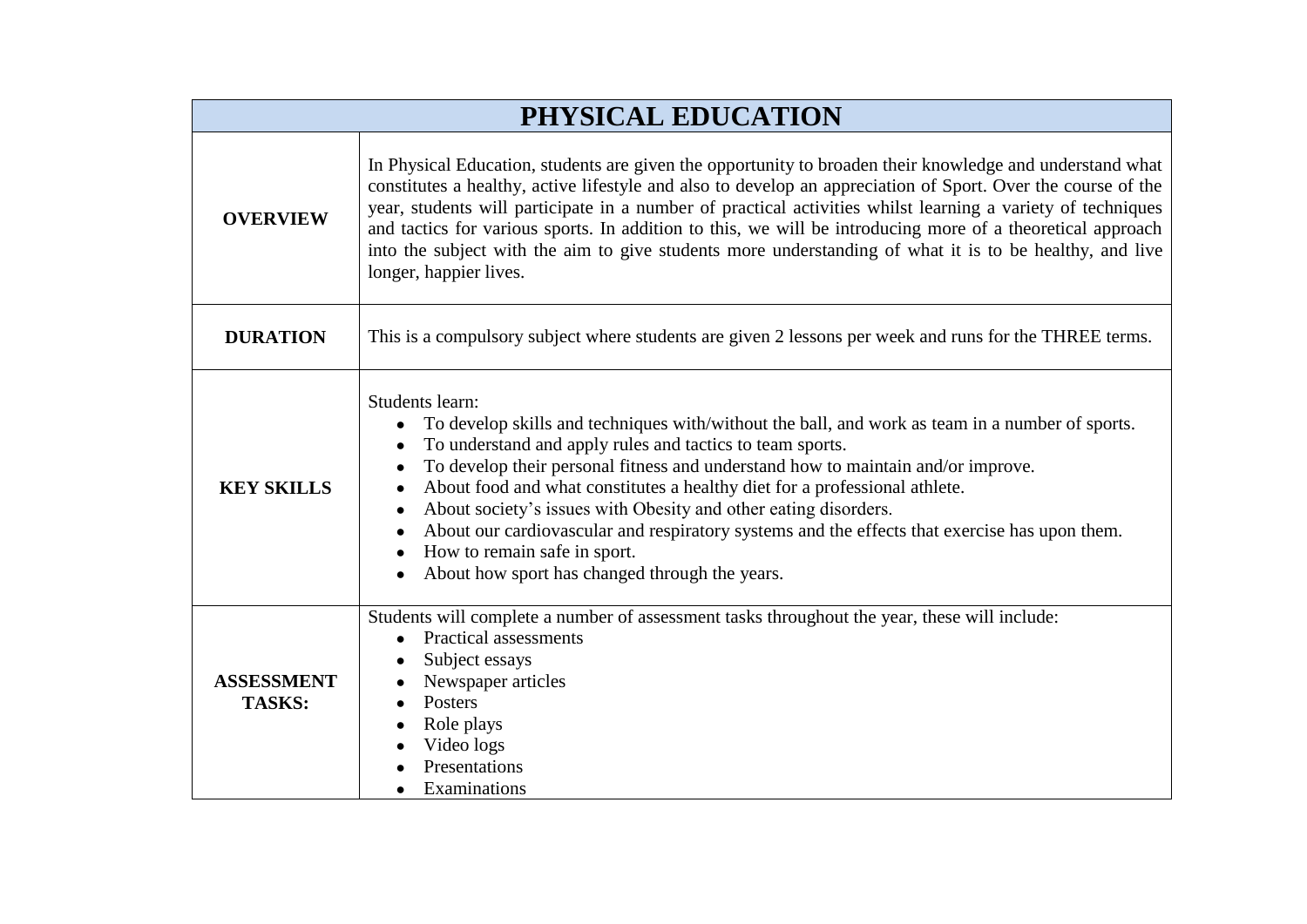| <b>TOPICS OF STUDY: PHYSICAL EDUCATION</b> |                                                                                                                                                                                  |
|--------------------------------------------|----------------------------------------------------------------------------------------------------------------------------------------------------------------------------------|
| Term 1                                     | Netball<br>$\bullet$<br>Football<br><b>Cross Country</b><br>٠<br><b>Basketball</b><br><b>Health Related Fitness</b><br>Obesity and eating disorders<br>An athlete's diet         |
| Term 2                                     | CCA inter-house game preparation<br>$\bullet$<br>Hockey<br>$\bullet$<br>Volleyball<br>Athletics<br>$\bullet$<br>The Cardiovascular system<br>$\bullet$<br>The Respiratory system |
| Term 3                                     | Handball<br>Gymnastics<br>Rounders<br>Safety in Sport<br>$\bullet$<br>Sports across the ages                                                                                     |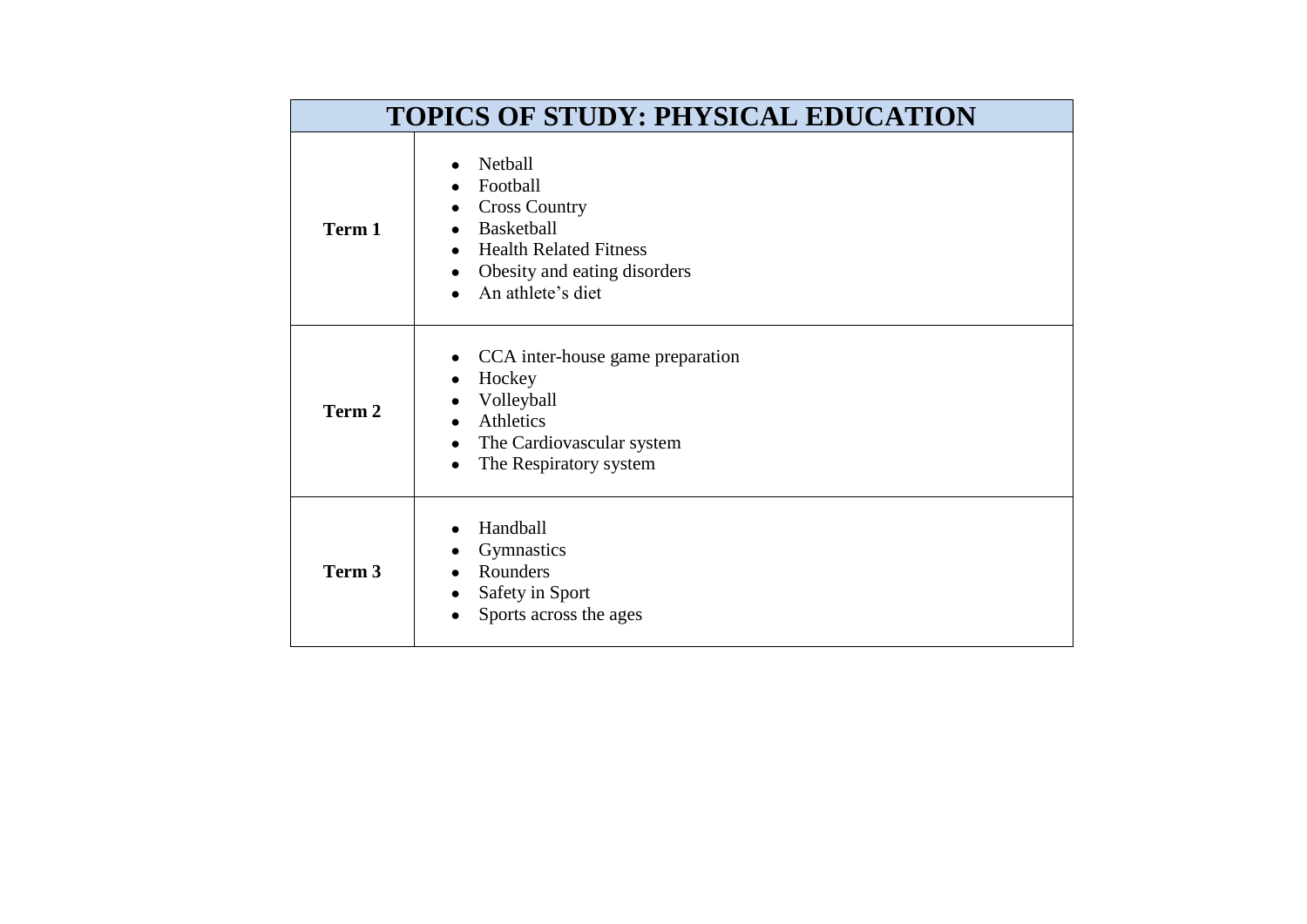| <b>ART AND DESIGN</b>              |                                                                                                                                                                                                                                                                                                                                                                                                                                                                                           |
|------------------------------------|-------------------------------------------------------------------------------------------------------------------------------------------------------------------------------------------------------------------------------------------------------------------------------------------------------------------------------------------------------------------------------------------------------------------------------------------------------------------------------------------|
| <b>OVERVIEW</b>                    | An Art and Design course encourages personal expression, imagination, sensitivity, conceptual thinking, powers<br>of observation, an analytical ability and practical attitudes. It leads to greater understanding of the role of the<br>visual arts in the history of civilisations and widens cultural horizons and enriches the individual. In addition, it<br>combines a breadth and depth of study so that it may accommodate a wide range of abilities and individual<br>resources. |
| <b>DURATION:</b>                   | This is a compulsory subject that runs for the THREE terms.                                                                                                                                                                                                                                                                                                                                                                                                                               |
| <b>KEY SKILLS</b>                  | 1. Observational drawing<br>2. Water Colour<br>3. Design / Craft<br>4. History of Art<br>Media and equipment - charcoal, paper, tripod, water colour<br>Obtain first experience of doing an observational drawings<br>Obtain basic knowledge of proportions of a real life objects<br>History of Art - General Knowledge<br>Students will learn to use their previously obtained knowledge of perspective, colour mixing, light and shadow<br>and composition in a single artwork.        |
| <b>ASSESSMENT</b><br><b>TASKS:</b> | Termly tests are given to students<br>Teacher analyses the creativity of the students in a regular basis                                                                                                                                                                                                                                                                                                                                                                                  |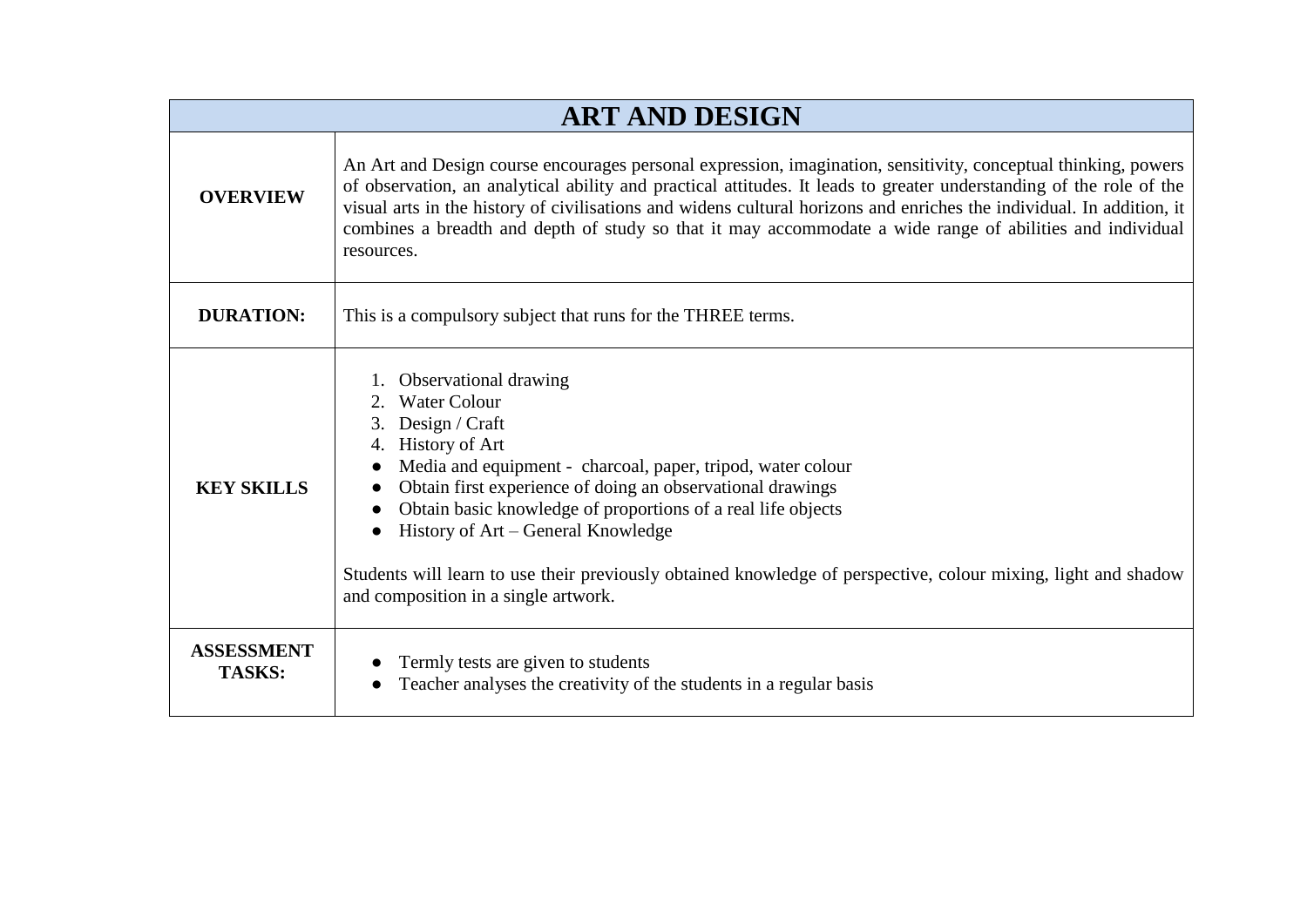| <b>TOPICS OF STUDY: ART AND DESIGN</b> |                                                                                                                                                                                                                       |
|----------------------------------------|-----------------------------------------------------------------------------------------------------------------------------------------------------------------------------------------------------------------------|
| Term 1                                 | <b>Observational drawings</b><br>Perspective – Interiors (Lines and light and shades)<br>History of Art 1 (attend an Art excursion related to the topic being studied)                                                |
| Term 2                                 | Painting and Water Colour<br>Still life – observational study<br>History of Art 2 - Movies                                                                                                                            |
| Term 3                                 | Design and Craft<br>Workshop on Creative Thinking<br>Media and equipment – pencils, eraser, poster colour, paper, tripod, coloured paper, markers, acrylics,<br>water colours, artistic pens, computer and projector. |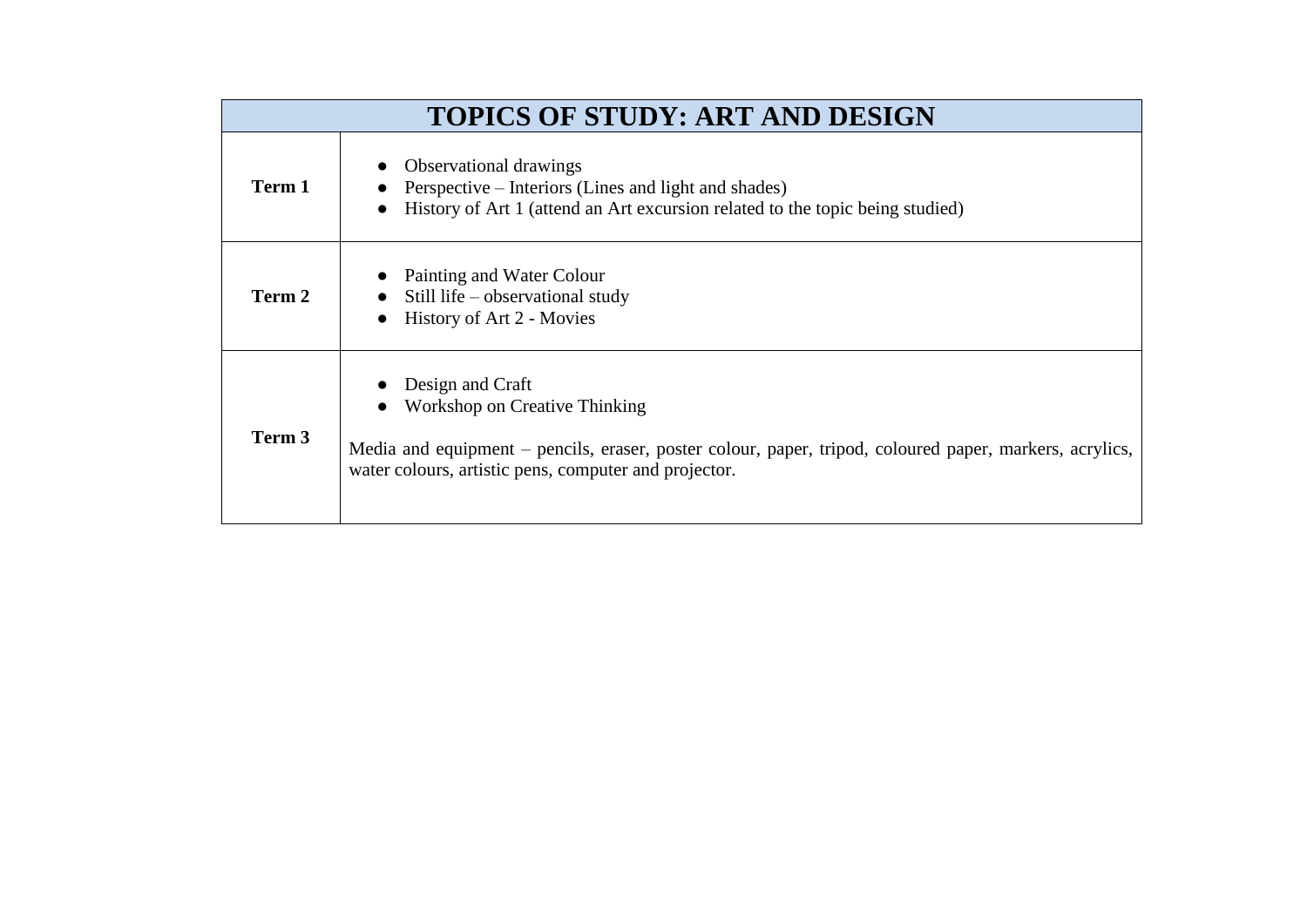| <b>MUSIC</b>                      |                                                                                                                                                                                                                                                                                                                                                                                                                                                                                                                                                                                                                                                                          |
|-----------------------------------|--------------------------------------------------------------------------------------------------------------------------------------------------------------------------------------------------------------------------------------------------------------------------------------------------------------------------------------------------------------------------------------------------------------------------------------------------------------------------------------------------------------------------------------------------------------------------------------------------------------------------------------------------------------------------|
| <b>OVERVIEW</b>                   | In Year 8, the students will explore about instrumentation. The students will discover about the strings, brass,<br>woodwinds and other instrument categories. Besides that, student will be brought back to famous musical eras<br>before, such as the music in the 60s. This topic will educate students how the music from the eras before<br>developed, from Broadway jazz, to rock and roll. Another important fact the students will learn is how the<br>music technology have been developing. The final topic for the students will be the world music, where<br>students will learn the traditional music styles and instrumentations from different countries. |
| <b>DURATION</b>                   | This is a compulsory subject that runs for the THREE terms.                                                                                                                                                                                                                                                                                                                                                                                                                                                                                                                                                                                                              |
| <b>KEY SKILLS</b>                 | Students learn to:<br>Categorise the instrument in the correct family.<br>Explore more musical instrument and their names.<br>Discover how the music develops from the 50s, to now.<br>Discover how technology music develops<br>Explore the traditional music around the world<br>Recognise the traditional instruments from different countries                                                                                                                                                                                                                                                                                                                        |
| <b>ASSESSMENT</b><br><b>TASKS</b> | Quiz<br>Listening test<br>Singing test<br>Presentation                                                                                                                                                                                                                                                                                                                                                                                                                                                                                                                                                                                                                   |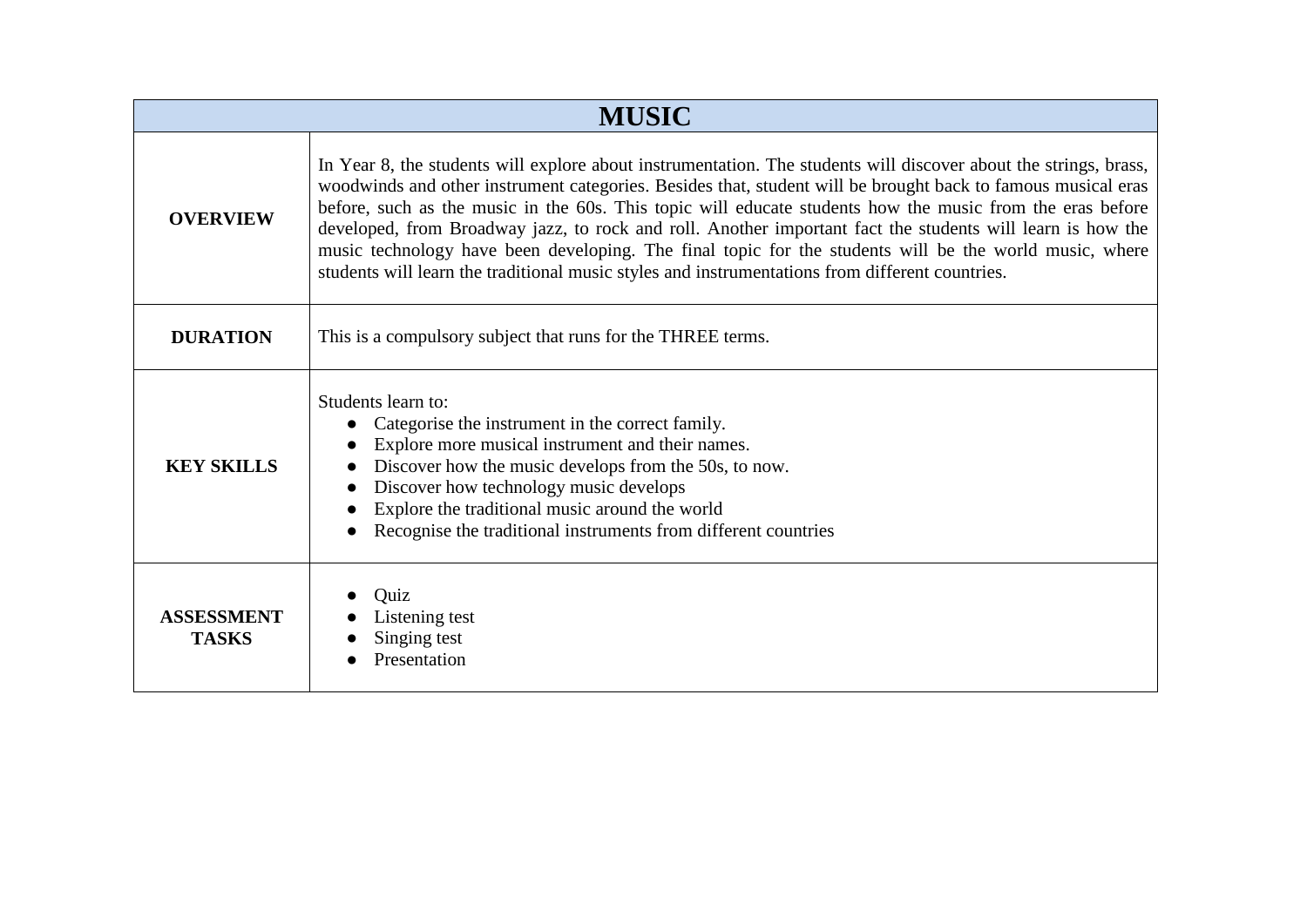| <b>TOPIC OF STUDY: MUSIC</b> |                                                                                                                                 |
|------------------------------|---------------------------------------------------------------------------------------------------------------------------------|
| Term 1                       | The instruments in the Orchestra<br><b>Strings</b><br>$\bullet$<br>Woodwind<br><b>Brass</b><br>Percussions                      |
| Term 2                       | Music and Technology in the 60s<br>Music and Technology in the 70s<br>$\bullet$<br>Music and Technology in the 80s<br>$\bullet$ |
| Term 3                       | <b>World Music</b><br><b>Indian Music</b><br><b>African Music</b><br>Javanese Music<br>World Music (Group work)                 |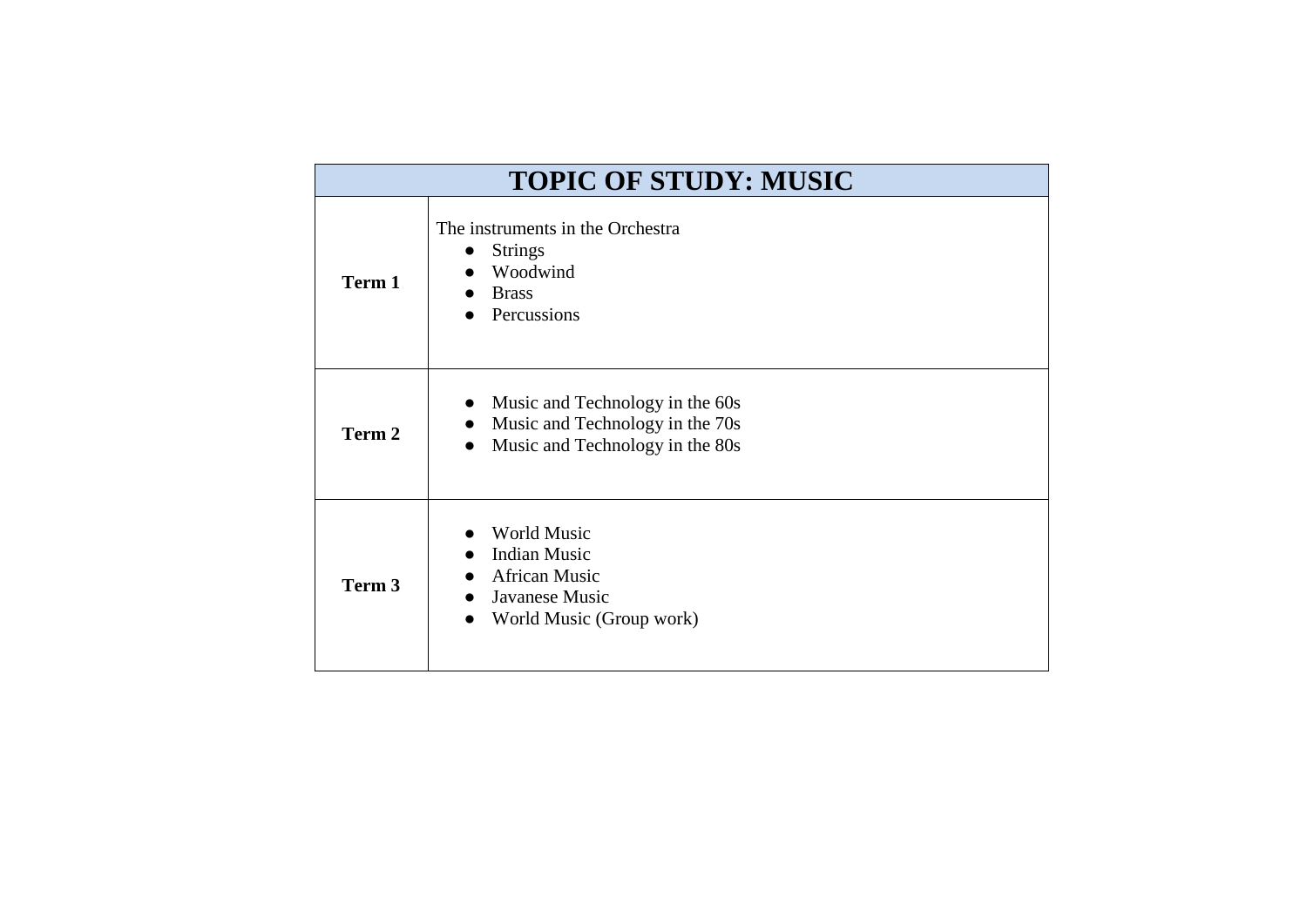| <b>MALAY AS A FOREIGN LANGUAGE</b> |                                                                                                                                                                                                                                                                                                                                                                                                                                                                                                                                                                                                                                                                                                          |
|------------------------------------|----------------------------------------------------------------------------------------------------------------------------------------------------------------------------------------------------------------------------------------------------------------------------------------------------------------------------------------------------------------------------------------------------------------------------------------------------------------------------------------------------------------------------------------------------------------------------------------------------------------------------------------------------------------------------------------------------------|
| <b>OVERVIEW</b>                    | This course is designed for learners who are learning Malay as a foreign language. The aim is to develop an<br>ability to use the language effectively for practical communication. The course is based on the linked language<br>skills of listening, reading, speaking and writing, and these are built on as learner's progress through their studies.<br>The syllabus also aims to offer insights into the culture and civilisation of Malaysia, thus encouraging positive<br>attitudes towards language learning. Students are asked to be reflective and develop their ability to learn. They<br>learn to work with different information and ideas. They are engaged intellectually and socially. |
| <b>DURATION</b>                    | This runs for the THREE academic terms.                                                                                                                                                                                                                                                                                                                                                                                                                                                                                                                                                                                                                                                                  |
| <b>KEY SKILLS</b>                  | To understand and respond to spoken and written language from a variety of authentic sources<br>To speak with increasing confidence, fluency and spontaneity, finding ways of communicating what they<br>want to say, including through discussion and asking questions, and continually improving the accuracy of<br>their pronunciation and intonation<br>To write a varying length piece of work, using a variety of grammatical structures that they have learnt, on<br>a variety of topics<br>To discover and develop an appreciation of a different culture.                                                                                                                                       |
| <b>ASSESSMENT</b><br><b>TASKS:</b> | Students will complete a number of assessment tasks throughout the year, these will include:<br>1. Reading Comprehension: Candidates read a number of texts and answer questions testing comprehension.<br>2. Speaking: Candidates complete role plays, a topic presentation/conversation and a general conversation.<br>3. Writing: Candidates respond in the target language                                                                                                                                                                                                                                                                                                                           |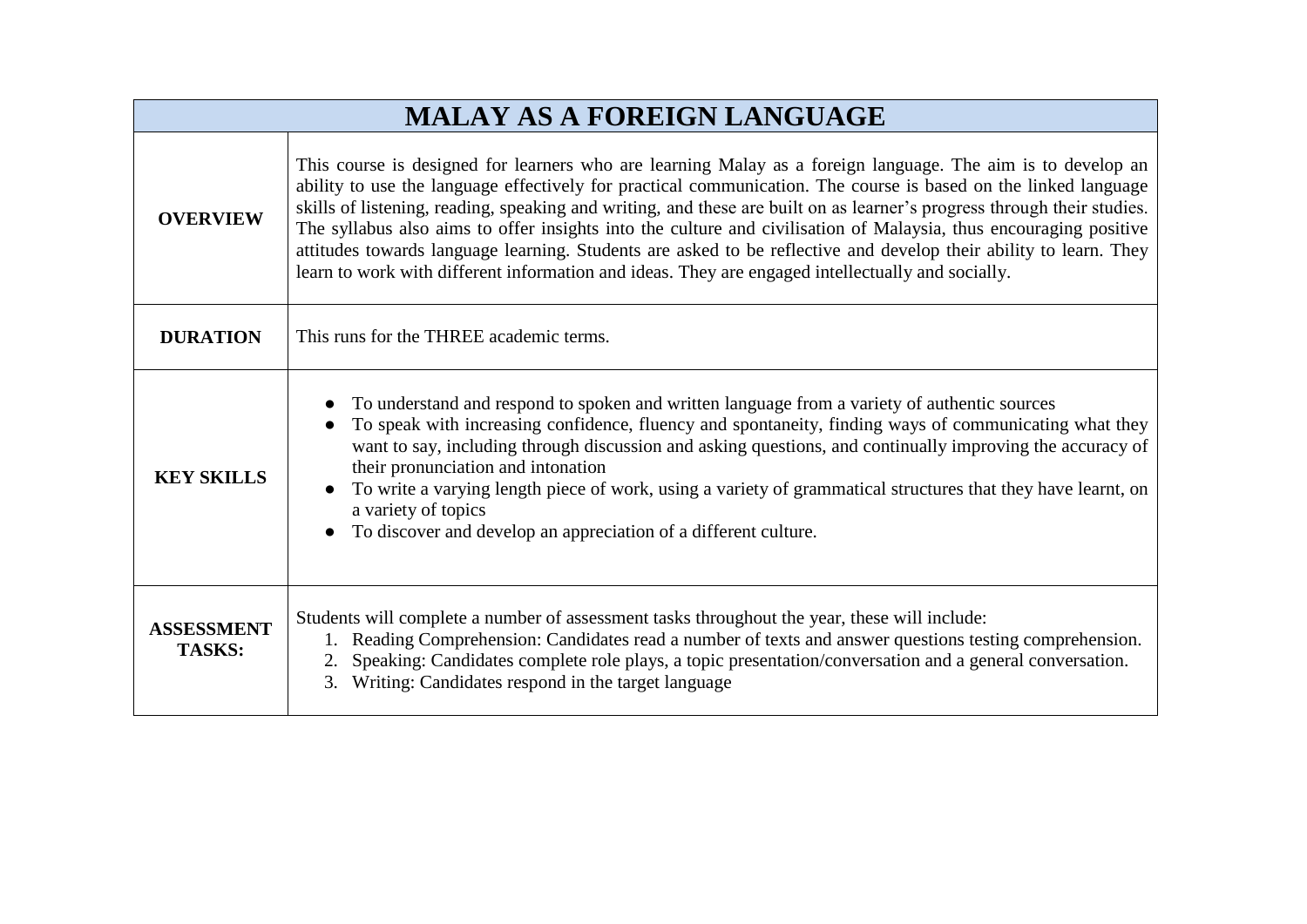| <b>TOPICS OF STUDY: MALAY AS A FOREIGN LANGUAGE</b> |                                                                                                  |
|-----------------------------------------------------|--------------------------------------------------------------------------------------------------|
| Term 1                                              | People, places and customs<br>$\bullet$ The world of work<br>Continuing education                |
| Term 2                                              | Careers and employment<br>Language and communication in the workplace<br>The international world |
| Term 3                                              | Tourism at home and abroad<br>Life in other countries and communities<br>World events and issues |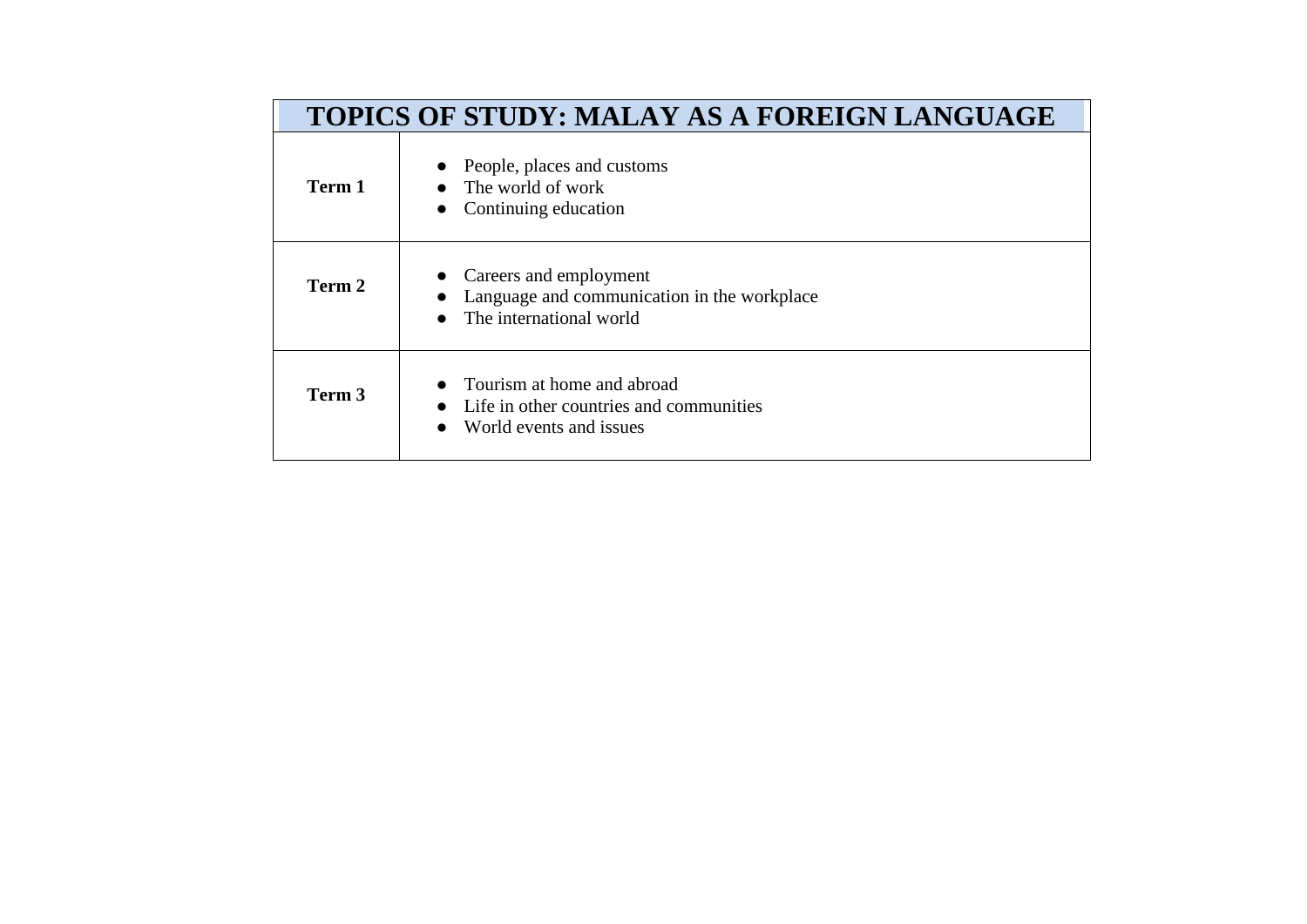| <b>MALAYSIAN STUDIES</b>           |                                                                                                                                                                                                                                                                                                                                                                                                                                                                                                                                                                                                                                                                                                                                                                                                    |
|------------------------------------|----------------------------------------------------------------------------------------------------------------------------------------------------------------------------------------------------------------------------------------------------------------------------------------------------------------------------------------------------------------------------------------------------------------------------------------------------------------------------------------------------------------------------------------------------------------------------------------------------------------------------------------------------------------------------------------------------------------------------------------------------------------------------------------------------|
| <b>OVERVIEW</b>                    | Learning a foreign language provides an opening to other cultures. It foster pupils' curiosity and deepen their<br>understanding of the world. An essential dimension of international education is for a school to recognize and celebrate<br>its "host country." This involves both the learning of functional language and cultural insight and understanding.<br>Malaysian Studies is MIGS way of ensuring that non-Malaysians leave Malaysia knowing more about the host<br>country. Non-Malaysian students gain an understanding of the Malaysian language as well as its culture, fables, and<br>history.                                                                                                                                                                                   |
| <b>DURATION</b>                    | This runs for the THREE academic terms.                                                                                                                                                                                                                                                                                                                                                                                                                                                                                                                                                                                                                                                                                                                                                            |
| <b>KEY SKILLS</b>                  | To speak with increasing confidence, fluency and spontaneity on a variety of topics.<br>To write a varying length piece of work on a variety of topics.<br>To discover and develop an appreciation of a different culture                                                                                                                                                                                                                                                                                                                                                                                                                                                                                                                                                                          |
| <b>ASSESSMENT</b><br><b>TASKS:</b> | In order to facilitate in-depth debate amongst the students, the Malaysian Studies course is held in English. Assessment<br>of practical language skill acquisition is done in Malay and Malaysian cultural understanding is taught and assessed in<br>English.<br>Students will complete a number of assessment tasks throughout the year, these will include:<br>Quizzes and tests<br>$\bullet$<br>Reading assessments to show comprehension of Malay language acquisition and/or cultural understanding<br>Listening assessments such as listening to a variety of forms of spoken language to obtain information and<br>respond appropriately<br>Speaking Assessments such as role plays, oral presentations and video productions<br>Writing varying length pieces of work on a studied theme |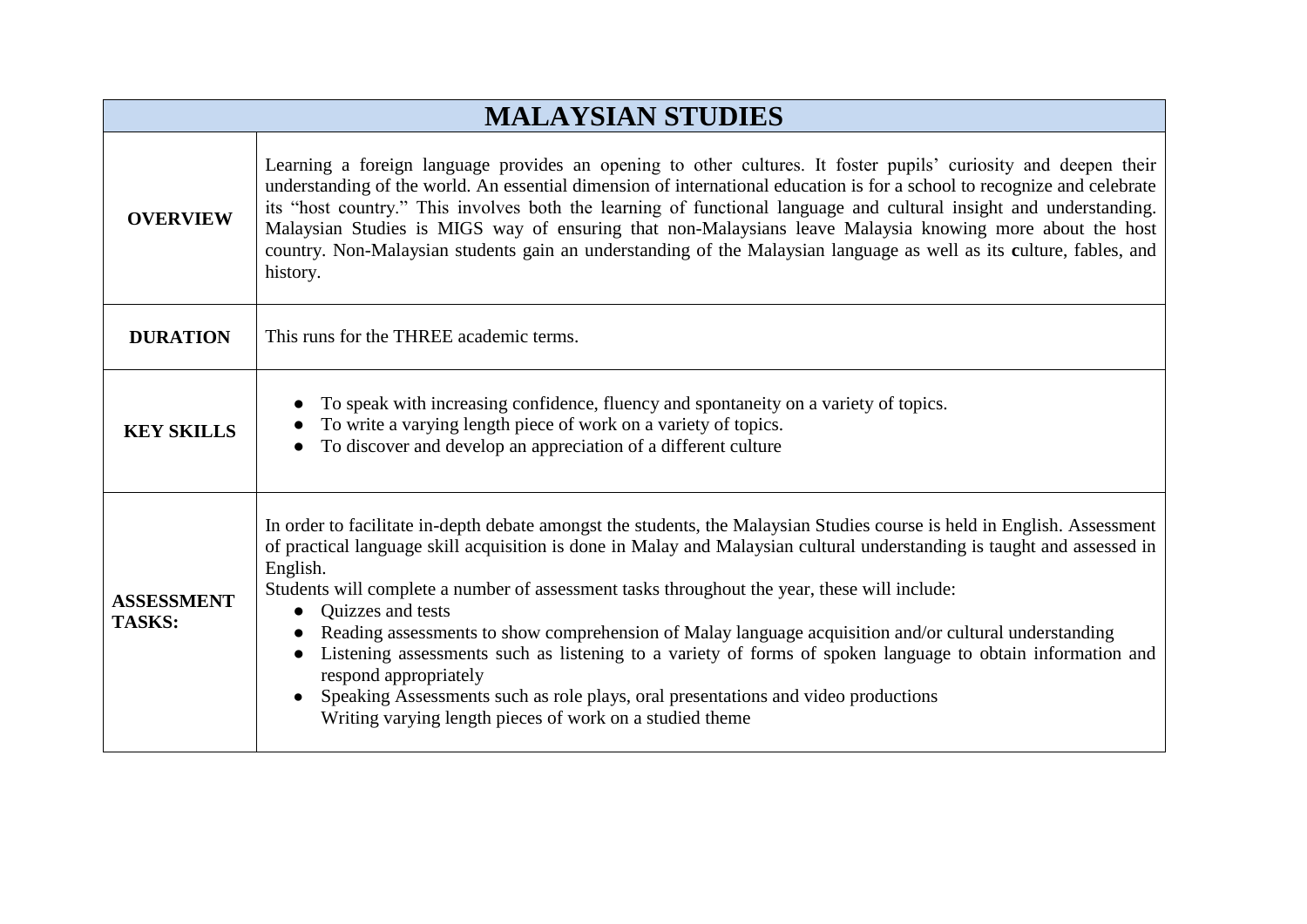| <b>TOPICS OF STUDY: MALAYSIAN STUDIES</b> |                                                                                                                                                                                       |
|-------------------------------------------|---------------------------------------------------------------------------------------------------------------------------------------------------------------------------------------|
| Term 1                                    | Malaysian Cultural Topics: Flag, local food and fruits<br>Malay vocabulary development: Lokasi dan tempat and Conjunctions                                                            |
| Term 2                                    | Malaysian Cultural Topics: famous festivals (Hari Raya, Deepavali and Chinese new year<br>celebrations)<br>Malay vocabulary development: Government agencies and offices<br>$\bullet$ |
| Term 3                                    | Malaysian Culture Topics: traditional games<br>Malay vocabulary development: mari berkebun and Malaysia tercinta                                                                      |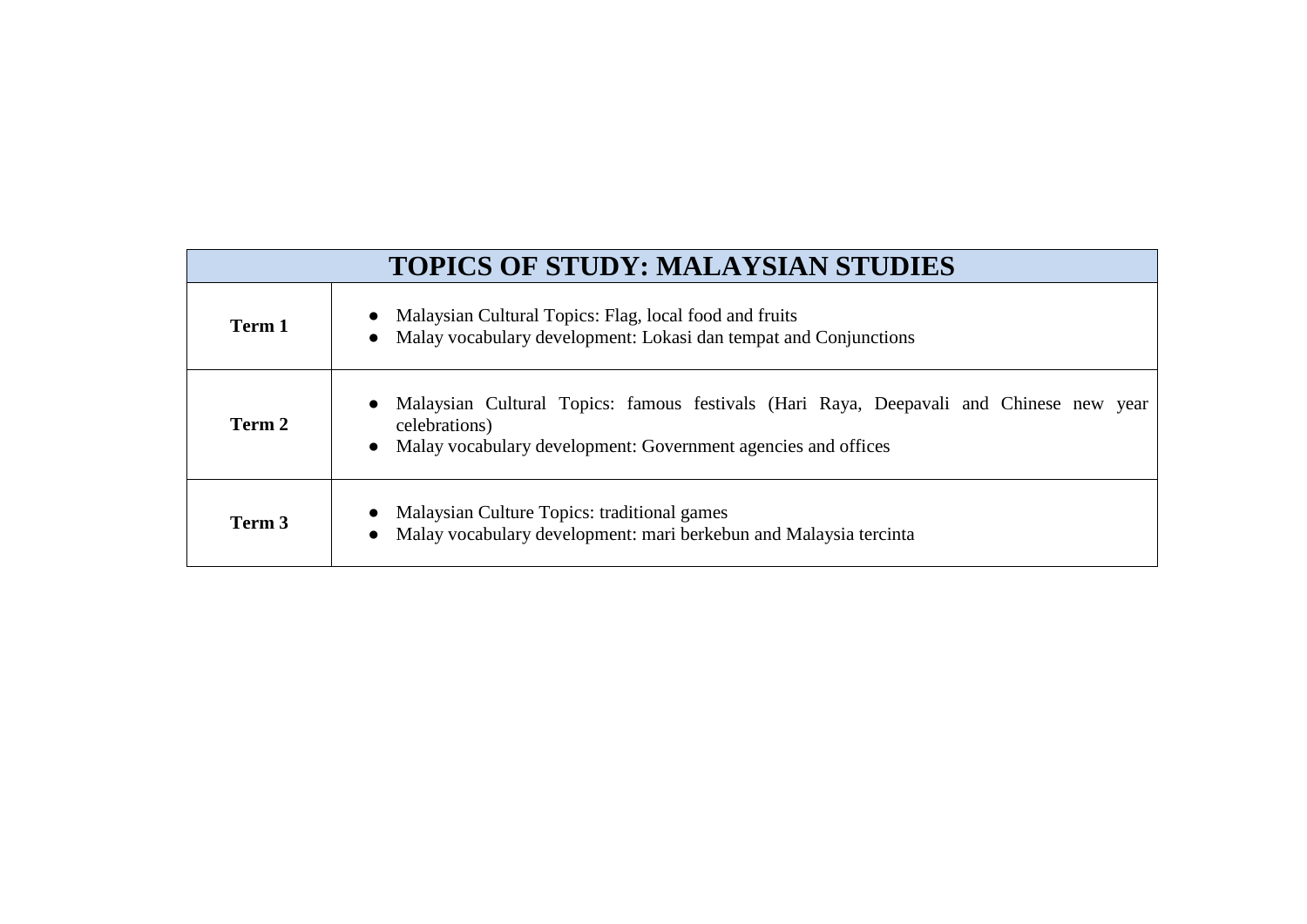| <b>FRENCH</b>                      |                                                                                                                                                                                                                                                                                                                                                                                                                                                                                                                                                                                 |
|------------------------------------|---------------------------------------------------------------------------------------------------------------------------------------------------------------------------------------------------------------------------------------------------------------------------------------------------------------------------------------------------------------------------------------------------------------------------------------------------------------------------------------------------------------------------------------------------------------------------------|
| <b>OVERVIEW</b>                    | Learning a foreign language provides an opening to other cultures. A high-quality language education should<br>foster pupils' curiosity and deepen their understanding of the world. The teaching enables pupils to express<br>their ideas and thoughts in another language and to understand and respond to its speakers, both in speech and<br>in writing. It also provides opportunities for them to communicate for practical purposes. Language learning<br>provides the foundation for learning further languages, equipping pupils to study and work in other countries. |
| <b>DURATION</b>                    | This runs for the THREE academic terms                                                                                                                                                                                                                                                                                                                                                                                                                                                                                                                                          |
| <b>KEY SKILLS</b>                  | To understand and respond to spoken and written language from a variety of authentic sources<br>To speak with increasing confidence, fluency and spontaneity, finding ways of communicating what<br>they want to say, including through discussion and asking questions, and continually improving the<br>accuracy of their pronunciation and intonation<br>To write a varying length piece of work, using a variety of grammatical structures that they have learnt,<br>on a variety of topics<br>To discover and develop an appreciation of a different culture.<br>$\bullet$ |
| <b>ASSESSMENT</b><br><b>TASKS:</b> | Students will complete a number of assessment tasks throughout the year, these will include:<br>Quizzes and tests<br>Reading assessments to show comprehension of original and adapted materials from a range of<br>different sources<br>Listening assessments such as listening to a variety of forms of spoken language to obtain information<br>and respond appropriately<br>Speaking Assessments such as role plays, oral presentations and video productions<br>Writing varying length pieces of work on a studied theme.                                                  |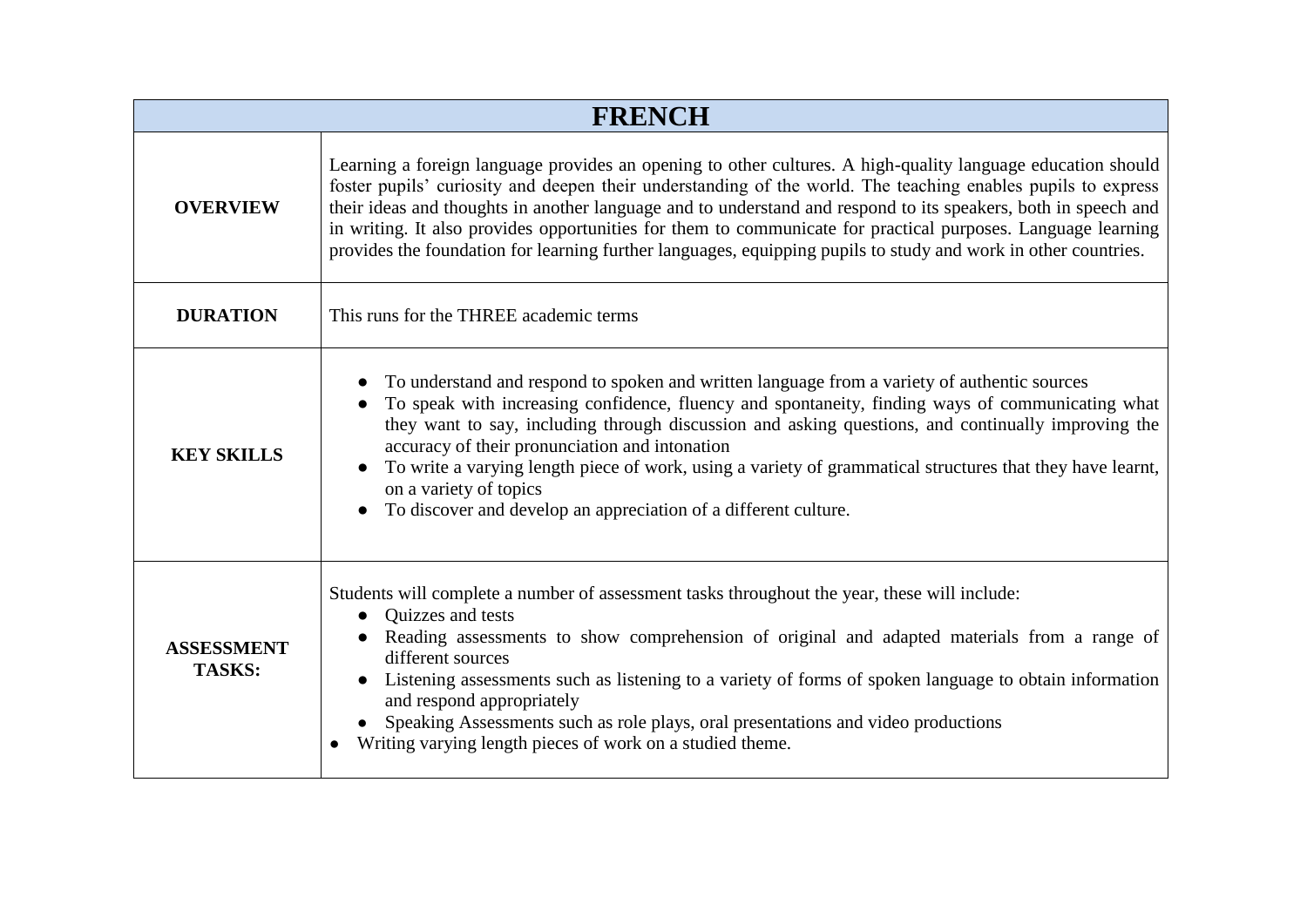# **TOPICS OF STUDY: FRENCH**

**Tense:** Focus on the present tense and future tense including common regular and irregular verbs

| Term 1 | Talking about the weather and seasons<br>Talking about what you do in your free time<br>Talking about holiday destinations and what you can do there                                                                                        |
|--------|---------------------------------------------------------------------------------------------------------------------------------------------------------------------------------------------------------------------------------------------|
| Term 2 | Learn to talk about different places in the city<br>Learn to give directions<br>• To be able to say the time and talk about your daily routine<br>• To be able to role play a real life situation around the theme of school day or my city |
| Term 3 | Learn to talk about food and express likes and dislikes<br>Learn to talk about healthy lifestyles<br>To be able to role play a real life situation around the theme food                                                                    |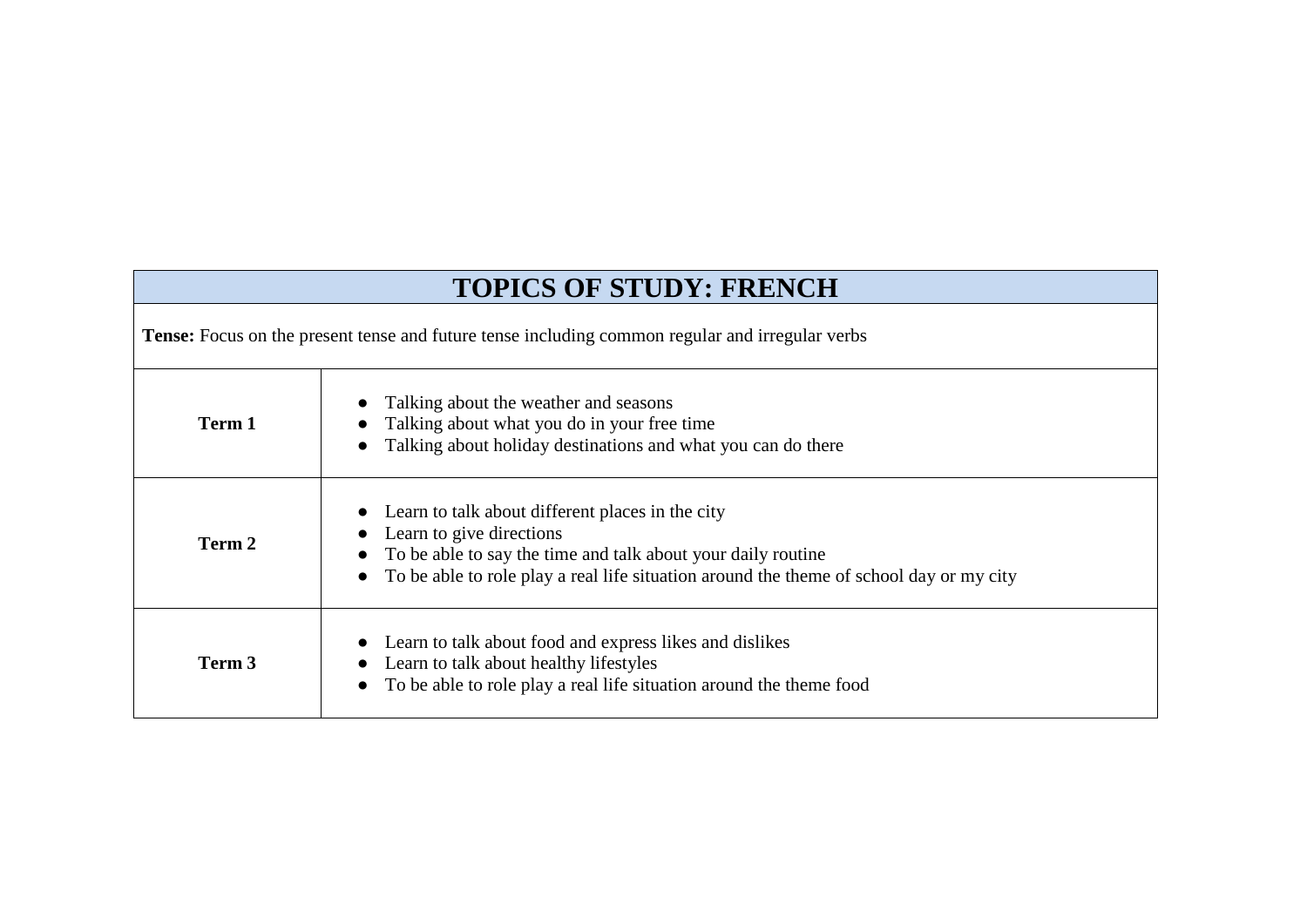| <b>MANDARIN</b>                    |                                                                                                                                                                                                                                                                                                                                                                                                                                                                                                                                                                                   |
|------------------------------------|-----------------------------------------------------------------------------------------------------------------------------------------------------------------------------------------------------------------------------------------------------------------------------------------------------------------------------------------------------------------------------------------------------------------------------------------------------------------------------------------------------------------------------------------------------------------------------------|
| <b>OVERVIEW</b>                    | Learning a foreign language provides an opening to other cultures. A high-quality language education should<br>foster pupils' curiosity and deepen their understanding of the world. The teaching enables pupils to express<br>their ideas and thoughts in another language and to understand and respond to its speakers, both in speech<br>and in writing. It also provides opportunities for them to communicate for practical purposes. Language<br>learning provides the foundation for learning further language, equipping pupils to study and work in other<br>countries. |
| <b>DURATION</b>                    | This runs for the THREE academic terms.                                                                                                                                                                                                                                                                                                                                                                                                                                                                                                                                           |
| <b>KEY SKILLS</b>                  | To understand and respond to spoken and written language from a variety of authentic sources<br>To speak with increasing confidence, fluency and spontaneity, finding ways of communicating what<br>they want to say, including through discussion and asking questions, and continually improving the<br>accuracy of their pronunciation and intonation<br>To write a varying length piece of work, using a variety of grammatical structures that they have<br>learnt, on a variety of topics<br>To discover and develop an appreciation of a different culture.                |
| <b>ASSESSMENT</b><br><b>TASKS:</b> | Students will complete a number of assessment tasks throughout the year, these will include:<br>Quizzes and tests<br>Reading assessments to show comprehension of original and adapted materials from a range of<br>different sources<br>Listening assessments such as listening to a variety of forms of spoken language to obtain information<br>and respond appropriately<br>Speaking Assessments such as role plays, oral presentations and video productions<br>Writing varying length pieces of work on a studied theme.                                                    |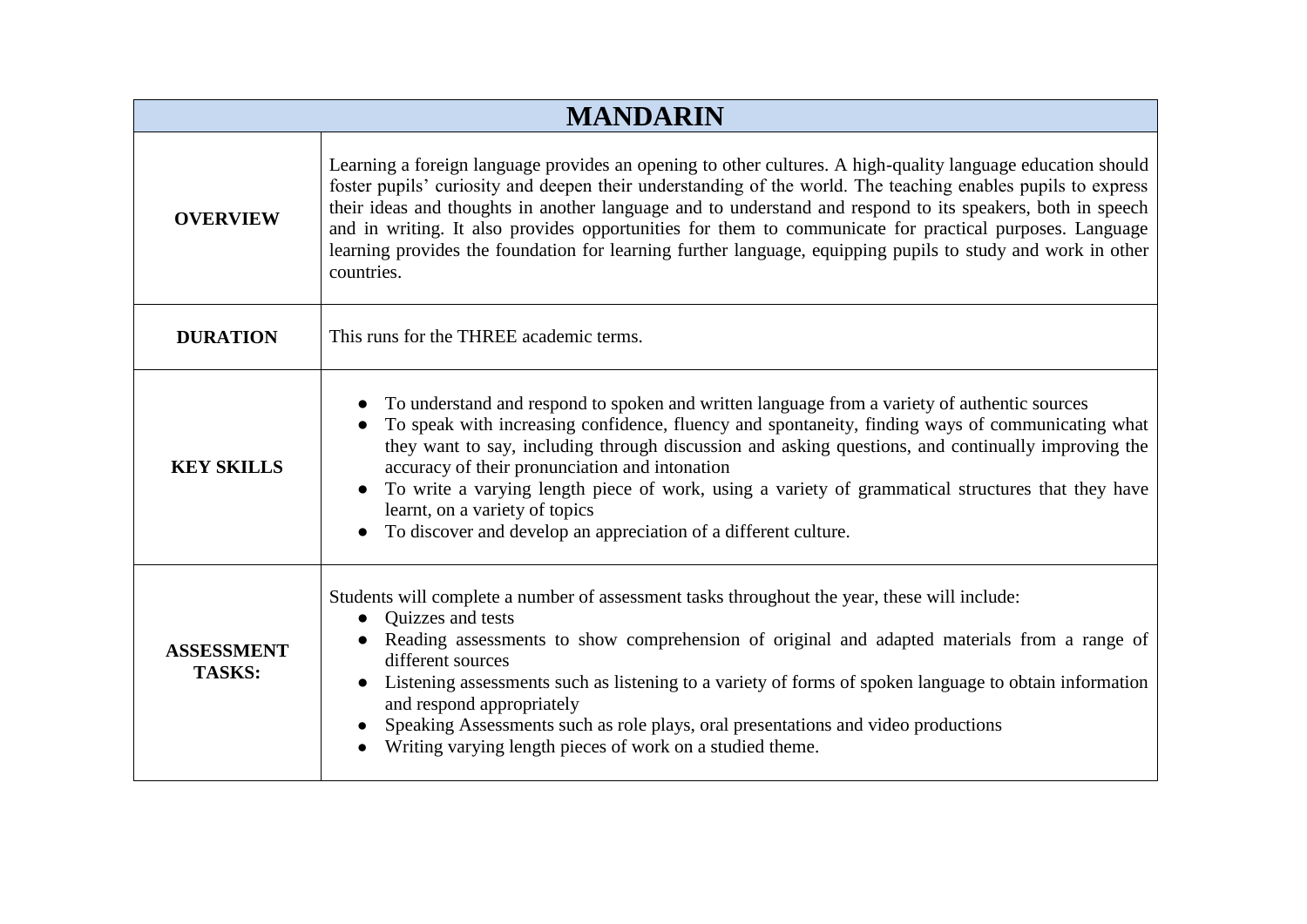| <b>TOPICS OF STUDY: MANDARIN</b> |                                                                                                                                                |
|----------------------------------|------------------------------------------------------------------------------------------------------------------------------------------------|
| Term 1                           | Describe relatives, appearance<br>Role play such as seeing a doctor<br>Learn to talk about the seasons<br>Talk about occupations<br>$\bullet$  |
| Term 2                           | Learn to talk about hobbies<br>Learn to talk about subjects of study and school facilities<br>Role play such as to buy stationary<br>$\bullet$ |
| Term 3:                          | Learn to order food in Restaurant<br>Talk about neighbourhood<br>Role play such as asking the way<br>$\bullet$                                 |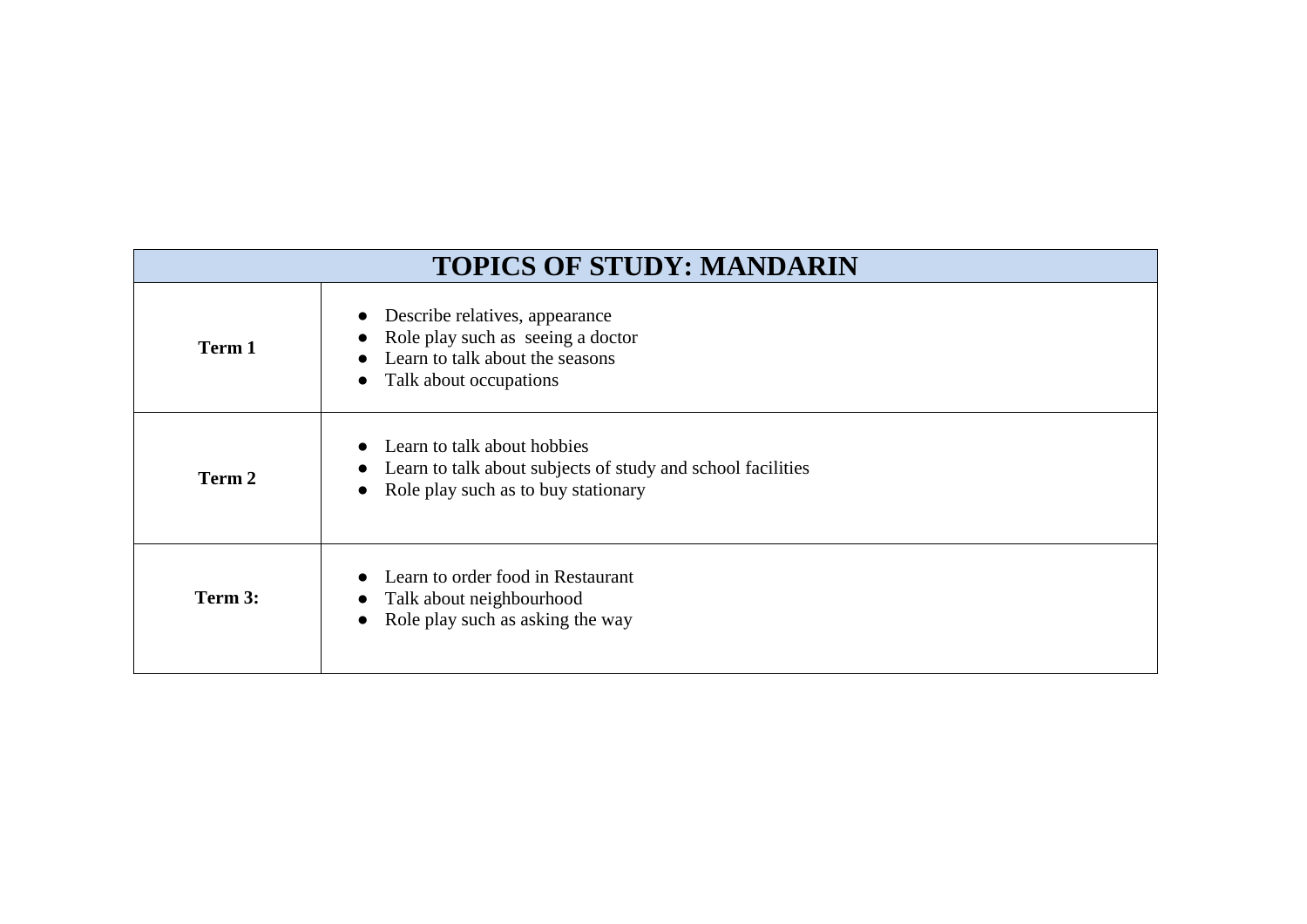| <b>ARABIC</b>                      |                                                                                                                                                                                                                                                                                                                                                                                                                                                                                                                                                                                                                                                                                                                       |
|------------------------------------|-----------------------------------------------------------------------------------------------------------------------------------------------------------------------------------------------------------------------------------------------------------------------------------------------------------------------------------------------------------------------------------------------------------------------------------------------------------------------------------------------------------------------------------------------------------------------------------------------------------------------------------------------------------------------------------------------------------------------|
| <b>OVERVIEW</b>                    | Learning a foreign language provides an opening to other cultures and deepens their understanding of the<br>world. Language learning provides the foundation for learning further languages, equipping pupils to<br>study and work in other countries.<br>Arabic has always held its own in the literary ladder of beautiful language. Intricate yet simple, one word<br>has multiple meanings and when strung together in a sentence, the grammar cannot be called anything less<br>than a symphony. Arabic vocabulary gives a real richness and depth to descriptions, in addition to<br>beautiful forms and types of calligraphy. Students will learn to communicate accurately, appropriately and<br>effectively. |
| <b>DURATION</b>                    | This runs for the THREE academic terms.                                                                                                                                                                                                                                                                                                                                                                                                                                                                                                                                                                                                                                                                               |
| <b>KEY SKILLS</b>                  | To understand and respond to spoken and written language from a variety of authentic sources<br>To speak with increasing confidence, fluency and spontaneity, finding ways of communicating<br>what they want to say, including through discussion and asking questions, and continually<br>improving the accuracy of their pronunciation and intonation<br>To write a varying length piece of work, using a variety of grammatical structures that they have<br>learnt, on a variety of topics<br>To discover and develop an appreciation of a different culture.                                                                                                                                                    |
| <b>ASSESSMENT</b><br><b>TASKS:</b> | Students will complete a number of assessment tasks throughout the year, these will include:<br>Quizzes and tests<br>Reading assessments to show comprehension of original and adapted materials from a range of<br>different sources<br>Listening assessments such as listening to a variety of forms of spoken language to obtain<br>information and respond appropriately<br>Speaking Assessments such as role plays, oral presentations and video productions<br>Writing varying length pieces of work on a studied theme.                                                                                                                                                                                        |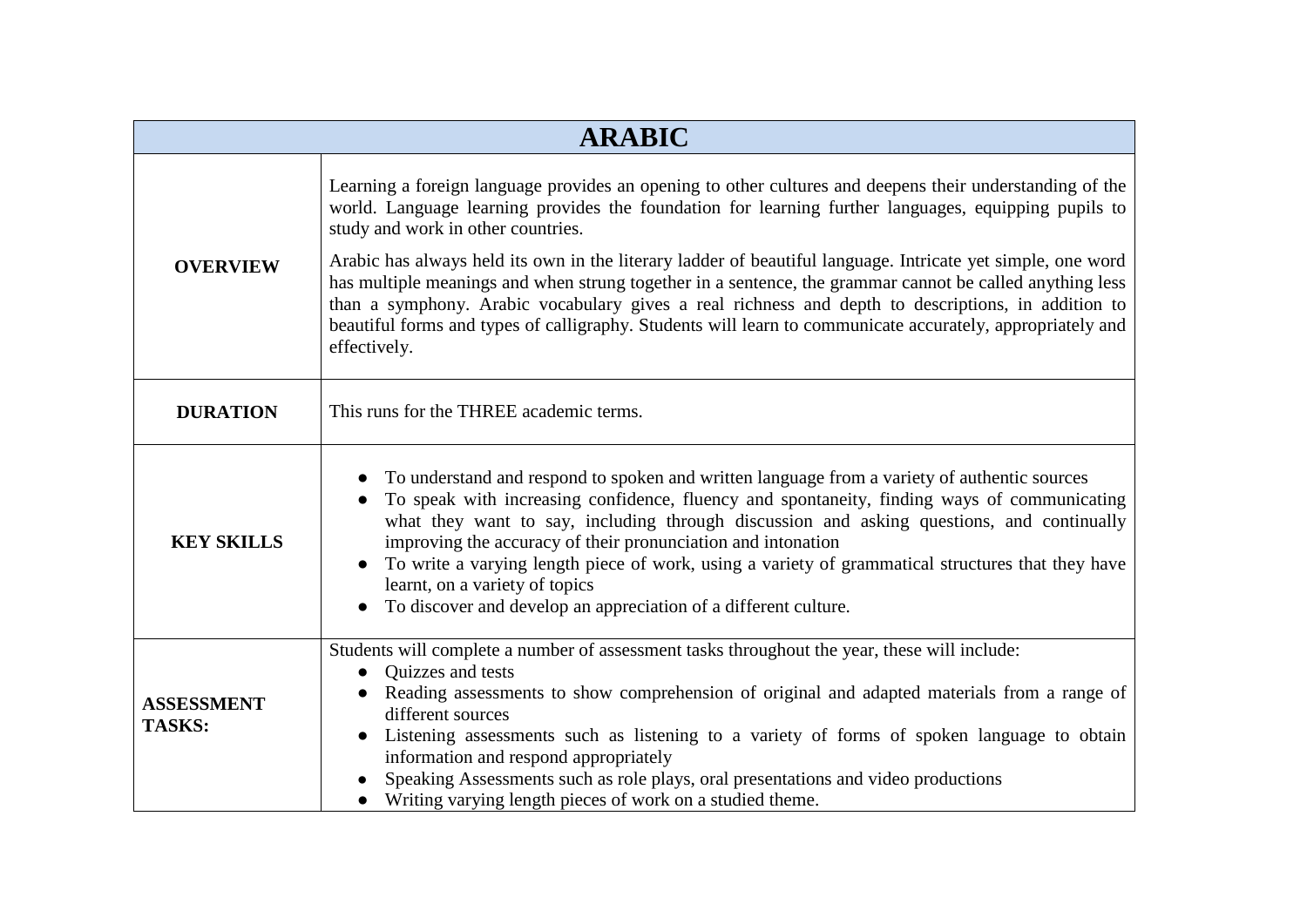| <b>TOPICS OF STUDY: ARABIC</b> |                                                                                                                                                                                                                                                      |
|--------------------------------|------------------------------------------------------------------------------------------------------------------------------------------------------------------------------------------------------------------------------------------------------|
| Term 1                         | Vocabularies: names of the buildings, cities and nations<br>Daily routine<br>Conversation: "Where do you come from?" and "My family."                                                                                                                |
| Term 2                         | Arabic Grammar: Possessive Pronouns, singular and plural nouns, prepositions and cases in Arabic<br>(Marfu', Mansub and Majrur)<br>Vocabularies: names of fruits and animals (pets)<br>Reading and listening: "in the mosque" and "in the classroom" |
| Term 3                         | Reading and listening: "My friends" and "My school"<br>Vocabularies: types of jobs, currencies, colors and objects in the office<br>Grammar: numbers (singular, plural and dual), adverb of time and adverb of place                                 |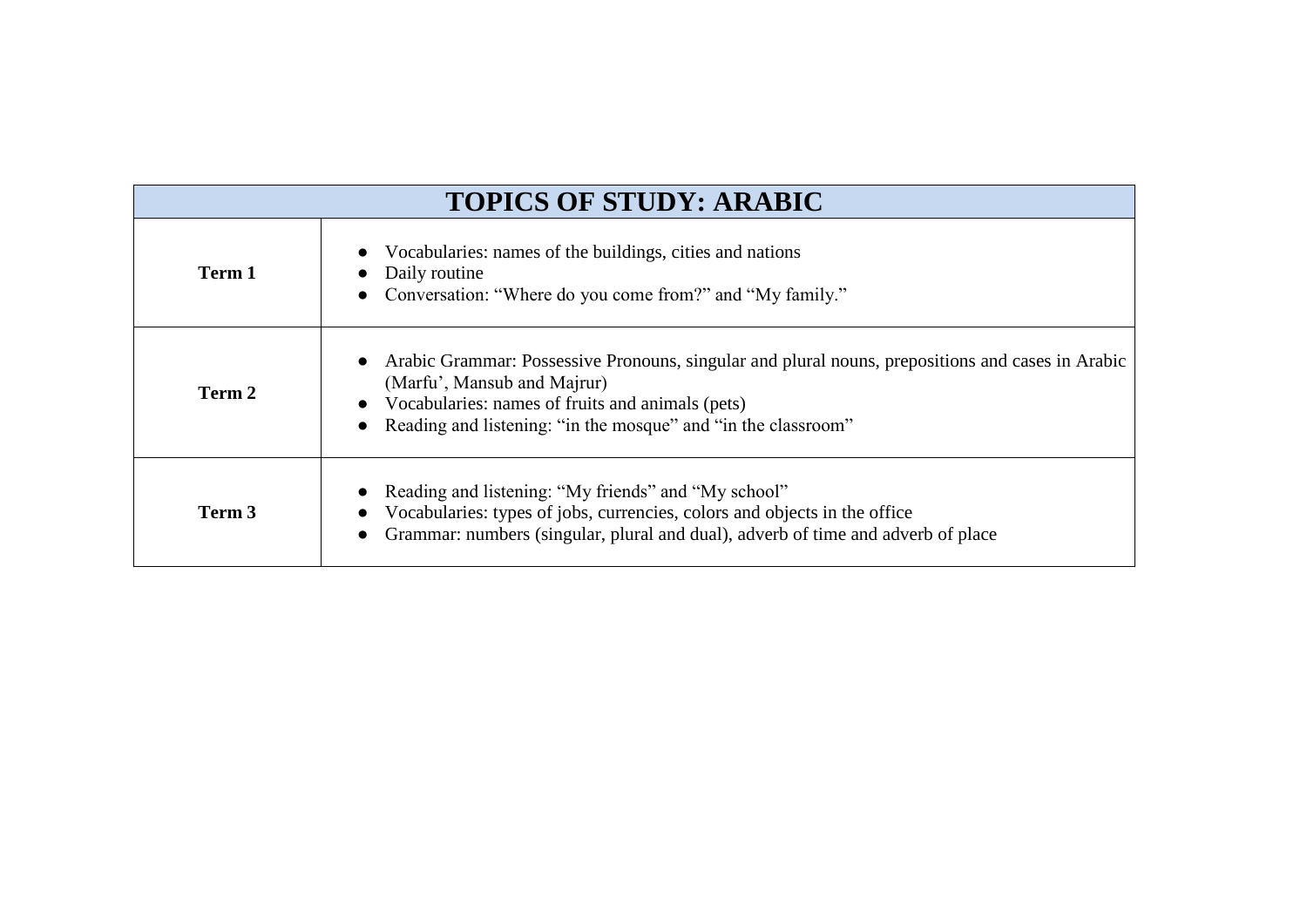| <b>ISLAMIC STUDIES</b>            |                                                                                                                                                                                                                                                                                                                                                                                                                                                                                                                                                                                                           |
|-----------------------------------|-----------------------------------------------------------------------------------------------------------------------------------------------------------------------------------------------------------------------------------------------------------------------------------------------------------------------------------------------------------------------------------------------------------------------------------------------------------------------------------------------------------------------------------------------------------------------------------------------------------|
| <b>OVERVIEW</b>                   | Islamic studies education is a holistic approach to learning and development where the principles of<br>submission to Allah (SWT) as well as the essential elements in achieving human excellence are instilled in our<br>students starting at the earliest stages. The subject focuses on producing individual Muslims who lead a God-<br>conscious life, upright in their behaviour, having a caring and loving attitude towards themselves and others,<br>and also individuals who live harmoniously with nature (flora and fauna).                                                                    |
| <b>DURATION</b>                   | This subject runs for the THREE academic terms.                                                                                                                                                                                                                                                                                                                                                                                                                                                                                                                                                           |
| <b>KEY SKILLS</b>                 | Students learn to:<br>develop an understanding on the basic beliefs in Islam and explore how they influence the life of the<br>$\bullet$<br>believers<br>identify and explore the religious, historical, and moral questions raised in the Islamic scriptures they<br>study.<br>explore the practical aspects of being a good Muslim, particularly in their moral behaviour and in the<br>$\bullet$<br>proper manner of performing the basic Islamic rituals such as Thaharah (rituals of purification), Wudhu<br>(ablution), Shalah (daily prayers), observing the Sawm (fasting) and Hajj (pilgrimage). |
| <b>ASSESSMENT</b><br><b>TASKS</b> | Students will complete a number of assessment tasks throughout the year, these will include:<br>Practical test on basic Islamic rituals which include Wudu, Tayammum and Shalah.<br>$\bullet$<br>Quranic reading and memorisation test.<br>$\bullet$<br>Assessment task presentation<br>Individual and group project<br>Quizzes and Tests<br>Examination                                                                                                                                                                                                                                                  |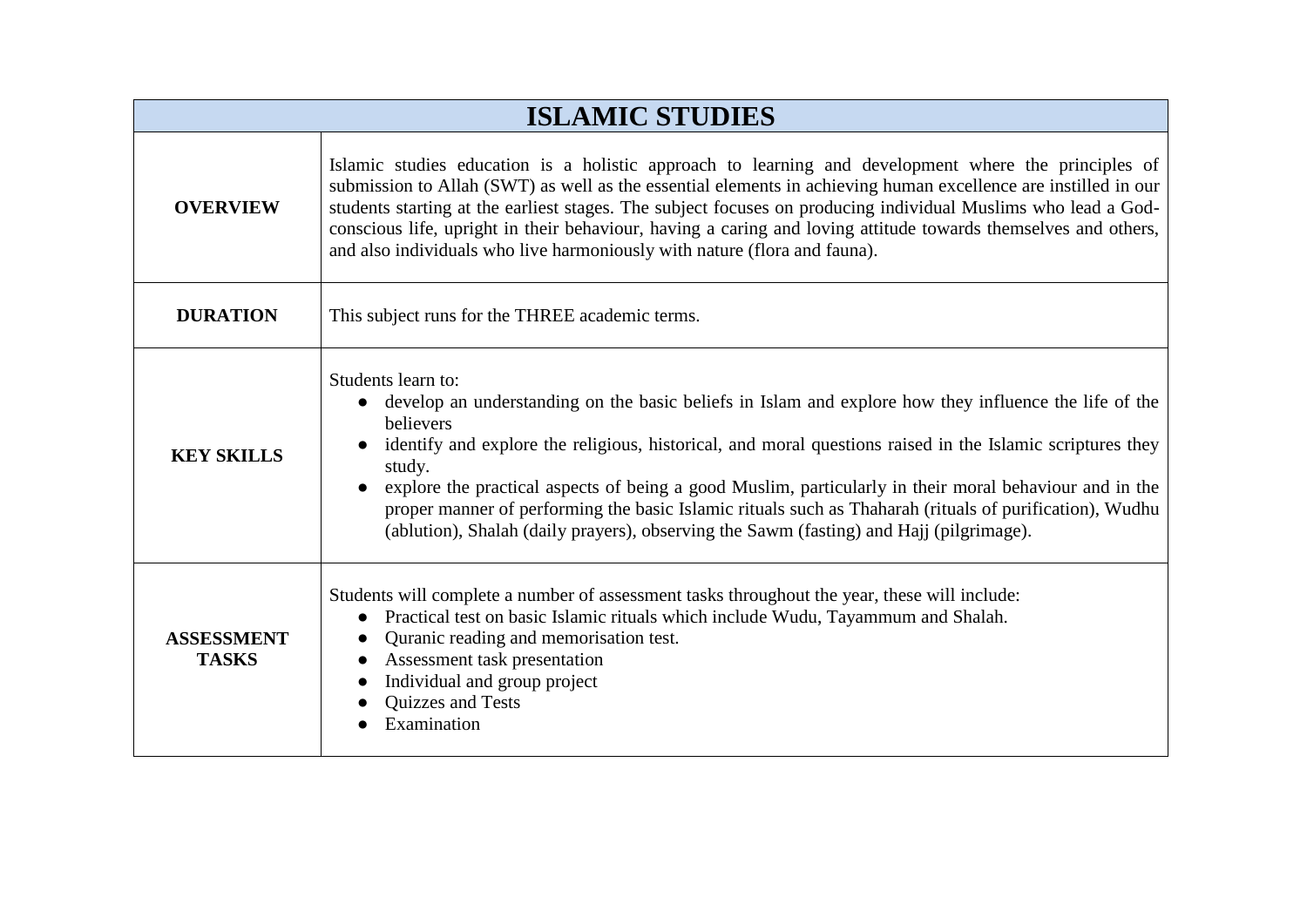|        | <b>TOPICS OF STUDY: ISLAMIC STUDIES</b>                                                                                                                       |
|--------|---------------------------------------------------------------------------------------------------------------------------------------------------------------|
| Term 1 | The Qur'an: The Base of Islam<br>Oneness of Allah (Tawheed)<br>Prayer (Shalah)<br>Fasting (Sawm)<br>A surah from The Qur'an 1                                 |
| Term 2 | Alms-giving (Zakat)<br>Pilgrimage (Hajj and Umrah)<br>Story of a Noble Scholar: Imam Malik<br>Story of Prophet Isa A.S.<br>A surah from The Qur'an 2          |
| Term 3 | Story of Prophet Muhammad S.A.W.: Conquest of Mecca<br>A rightly Guided Caliph: Umar bin Khattab R.A.<br><b>Muslim Community</b><br>A surah from The Qur'an 3 |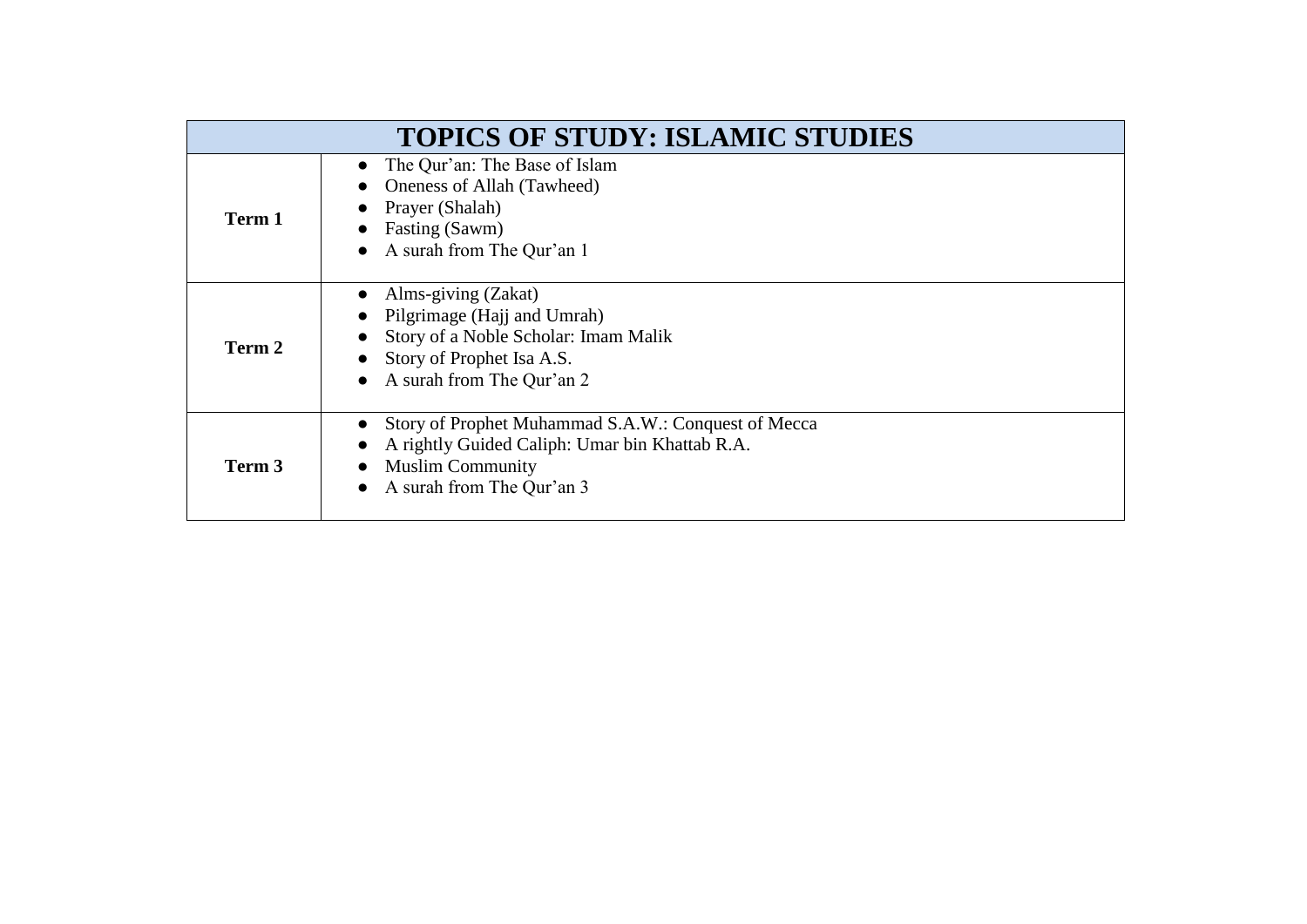| <b>CULTURAL STUDIES</b>           |                                                                                                                                                                                                                                                                                                                                                                                                                                                                                                                                                                                                                                                                                                                                                                                                                |
|-----------------------------------|----------------------------------------------------------------------------------------------------------------------------------------------------------------------------------------------------------------------------------------------------------------------------------------------------------------------------------------------------------------------------------------------------------------------------------------------------------------------------------------------------------------------------------------------------------------------------------------------------------------------------------------------------------------------------------------------------------------------------------------------------------------------------------------------------------------|
| <b>OVERVIEW</b>                   | PSHE education helps pupils to develop the knowledge, skills and attributes they need to manage many<br>of the critical opportunities, challenges and responsibilities they will face as they grow up and in<br>adulthood.<br>By teaching pupils to stay safe and healthy, and by building self-esteem, resilience and empathy, an<br>effective PSHE programme can tackle barriers to learning, raise aspirations, and improve the life chances<br>of the most vulnerable and disadvantaged pupils.<br>There is evidence to show that PSHE education can address teenage pregnancy, substance misuse,<br>unhealthy eating, lack of physical activity, and emotional health. The skills and attributes developed<br>through PSHE education are also shown to increase academic attainment and attendance rates. |
| <b>DURATION</b>                   | This is a compulsory subject that runs for the THREE terms                                                                                                                                                                                                                                                                                                                                                                                                                                                                                                                                                                                                                                                                                                                                                     |
| <b>KEY SKILLS</b>                 | Students learn to:<br>Develop confidence and responsibility and making the most of their abilities<br>$\bullet$<br>• Preparing to play an active role as citizens<br>Developing a healthy, safer lifestyle<br>Developing good relationships and respecting the differences between people                                                                                                                                                                                                                                                                                                                                                                                                                                                                                                                      |
| <b>ASSESSMENT</b><br><b>TASKS</b> | Students will complete a number of assessment tasks throughout the year, these will include:<br>Writing folio<br>Oral presentation<br><b>Tests</b><br>Examination                                                                                                                                                                                                                                                                                                                                                                                                                                                                                                                                                                                                                                              |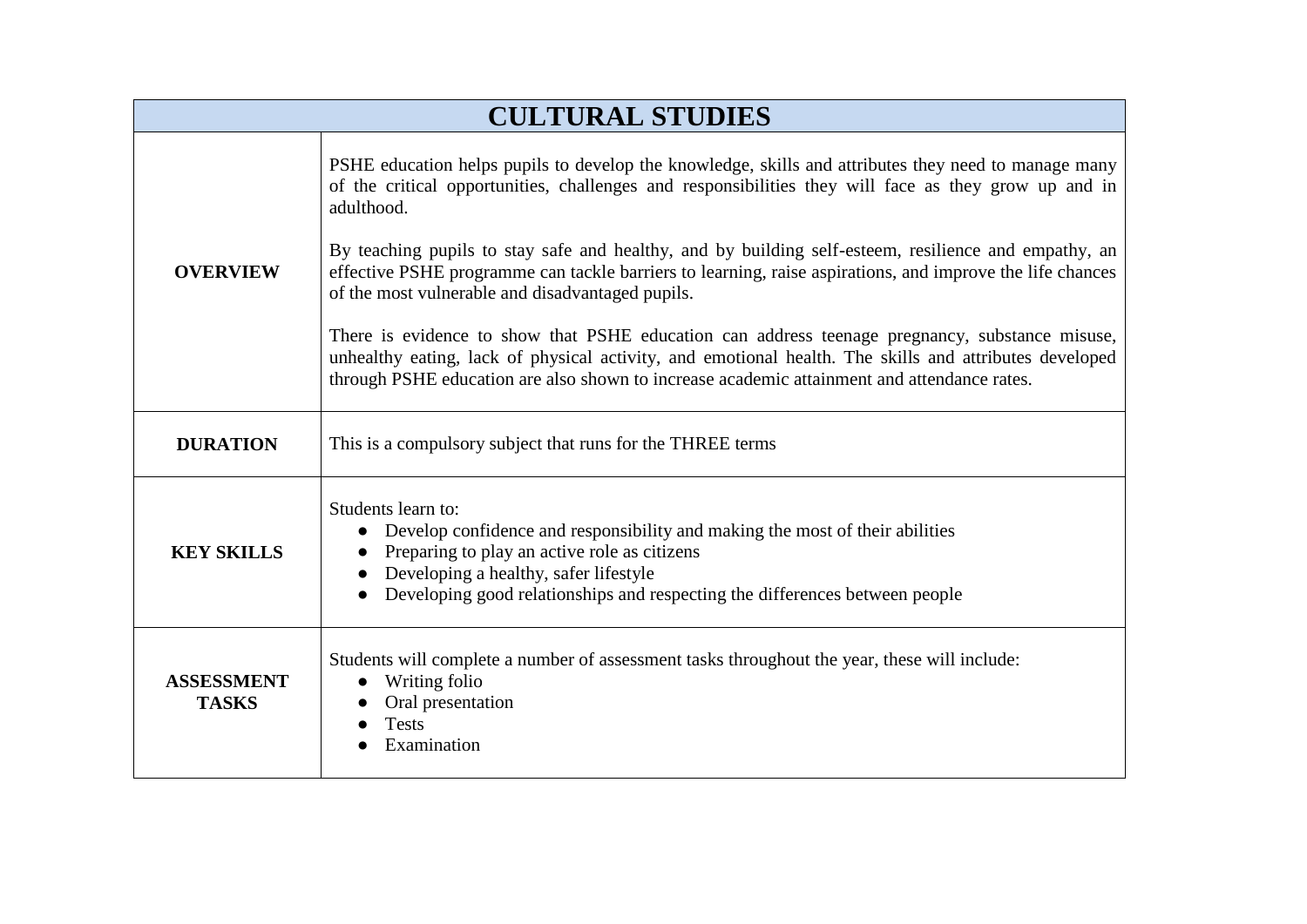| <b>TOPICS OF STUDY: CULTURAL STUDIES</b> |                                                                                                                                                                                                                                                                                                                                                                                                                                                                                                                                                                                                                                                                                                                                                                                                                                                                                                                                                                                                                                                                                                                                       |  |
|------------------------------------------|---------------------------------------------------------------------------------------------------------------------------------------------------------------------------------------------------------------------------------------------------------------------------------------------------------------------------------------------------------------------------------------------------------------------------------------------------------------------------------------------------------------------------------------------------------------------------------------------------------------------------------------------------------------------------------------------------------------------------------------------------------------------------------------------------------------------------------------------------------------------------------------------------------------------------------------------------------------------------------------------------------------------------------------------------------------------------------------------------------------------------------------|--|
| Term 1                                   | $\bullet$ A new school year<br>To reflect on the last school year and to think about targets for the one to come.<br>$\bullet$ Future hopes<br>To focus on strengths and begin thinking about possible career choices for the future.<br>$\bullet$ A part time job<br>To understand the laws relating to children working.<br>To examine the reasons why young people work.<br>$\bullet$ The nature of work<br>To examine the nature of work and the need for it in this century.<br>• Boyfriends, girlfriends<br>To explore the reasons for having girlfriends and boyfriends and the pressures involved.<br>$\bullet$ HIV and AIDS<br>To understand what HIV and AIDS are and the issue surrounding them.<br>$\bullet$ High risk behaviour<br>To recognise behaviour those carries high risks and learn strategies for moving away from those kinds of<br>behaviour.<br>• Habits for a lifetime<br>To look at some of today's trend in eating habits.<br>To examine the arguments for and against certain types of food.<br>• Learning to relax<br>To examine the reasons why relaxation is an important part of healthy lifestyle. |  |
| Term 2                                   | Mental health<br>To examine the nature and meaning of being mentally fit and understand some of the pressure affecting mental<br>health.<br>Violence in the home<br>To examine the issue of violence in the home and explore strategies for dealing with it.<br>• Problems in the family                                                                                                                                                                                                                                                                                                                                                                                                                                                                                                                                                                                                                                                                                                                                                                                                                                              |  |